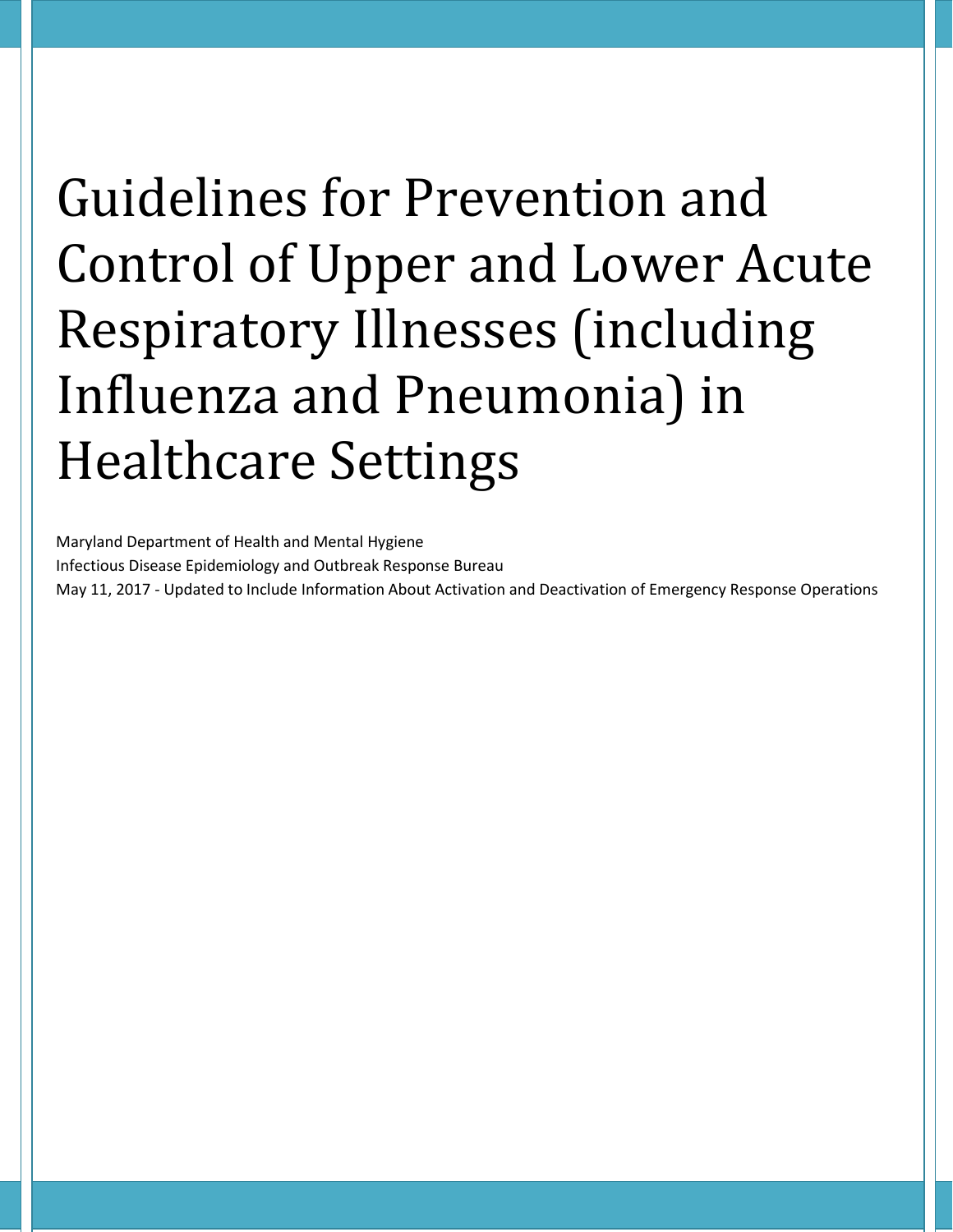# **Contents**

<span id="page-1-0"></span>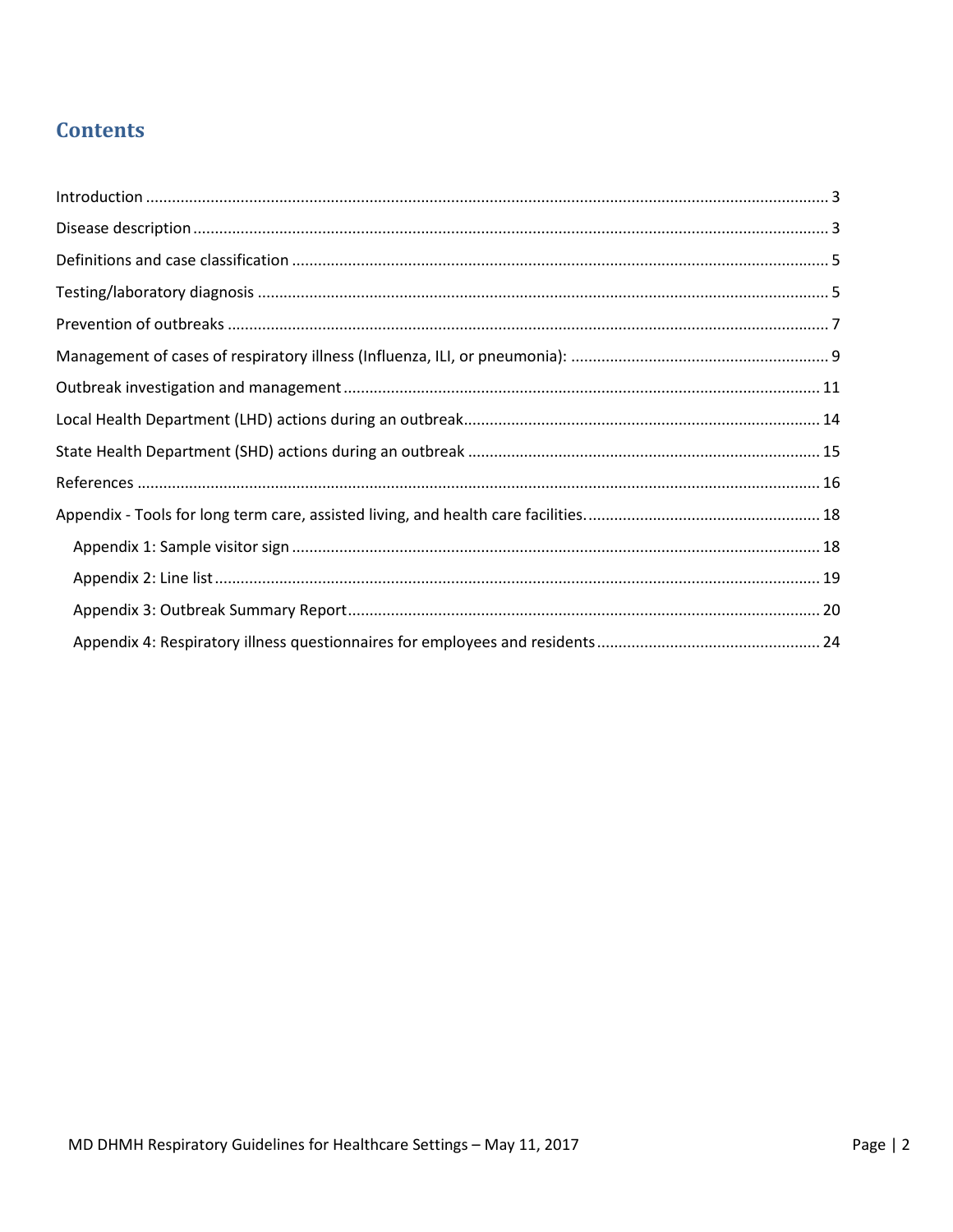# **Introduction**

Respiratory illness outbreaks are an important cause of illness and death. Many different agents can cause these outbreaks, including influenza. Outbreaks can include cases of cough or sore throat with fever and cases of pneumonia with or without fever. Influenza like illness (ILI), influenza, and pneumonia will be discussed.

The number of respiratory outbreaks often increases during the winter influenza season. In addition to influenza, other respiratory viruses, such as rhinovirus, parainfluenza, and respiratory syncytial virus (RSV) usually circulate around the same time and can cause outbreaks. (1)

People with medical conditions such as asthma, COPD, heart disease, diabetes, morbid obesity, neurologic disorders, developmental delays, and immune suppression are at high risk of influenza complications. (2) Young children, people over the age of 65, and pregnant women are also at increased risk. The prevention and rapid control of respiratory outbreaks in long term care facilities (LTCF) and other settings that include high risk individuals is important due to the elevated risk of severe disease in residents and patients of these facilities.

Pneumonia outbreaks can also cause severe disease and death in residents of long term care facilities and other facilities that serve high risk individuals. People over age 65 and those with underlying medical conditions are at increased risk of developing pneumonia. (3) Many diverse viral and bacterial agents can cause these outbreaks, such as influenza, *Streptococcus pneumoniae,* adenovirus and *Legionella*. Outbreaks caused by *Mycoplasma pneumoniae* sometimes occur among children and young adults in congregate settings*.* Prevention and control strategies for pneumonia outbreaks can vary depending on the etiology.

This document was written to provide guidance on the investigation of respiratory illness outbreaks in healthcare settings such as nursing homes, assisted living facilities, and hospitals. The recommendations in this document are intended to provide general guidance. Respiratory illness outbreaks should be evaluated on an individual basis, with the consultation of local and state public health professionals to determine the appropriate steps for prevention and control.

Questions regarding this document can be directed to: Maryland Department of Health and Mental Hygiene

Infectious Disease Epidemiology and Outbreak Response Bureau 201 W. Preston St. Baltimore, MD 21201 (410) 767-6700

# <span id="page-2-0"></span>**Disease description**

**Mode of Transmission:** Agents that cause respiratory infections are generally spread by respiratory droplets, which are released from the mouth and nose by coughing, sneezing, singing, and talking, and by indirect contact with hands or objects contaminated with respiratory secretions. (4) Fecal-oral transmission also occurs with certain viruses that can cause respiratory illness. (5) Legionnaires' disease, a form of pneumonia, is caused by the inhalation of aerosolized water contaminated with *Legionella* bacteria.

#### **Clinical Characteristics:**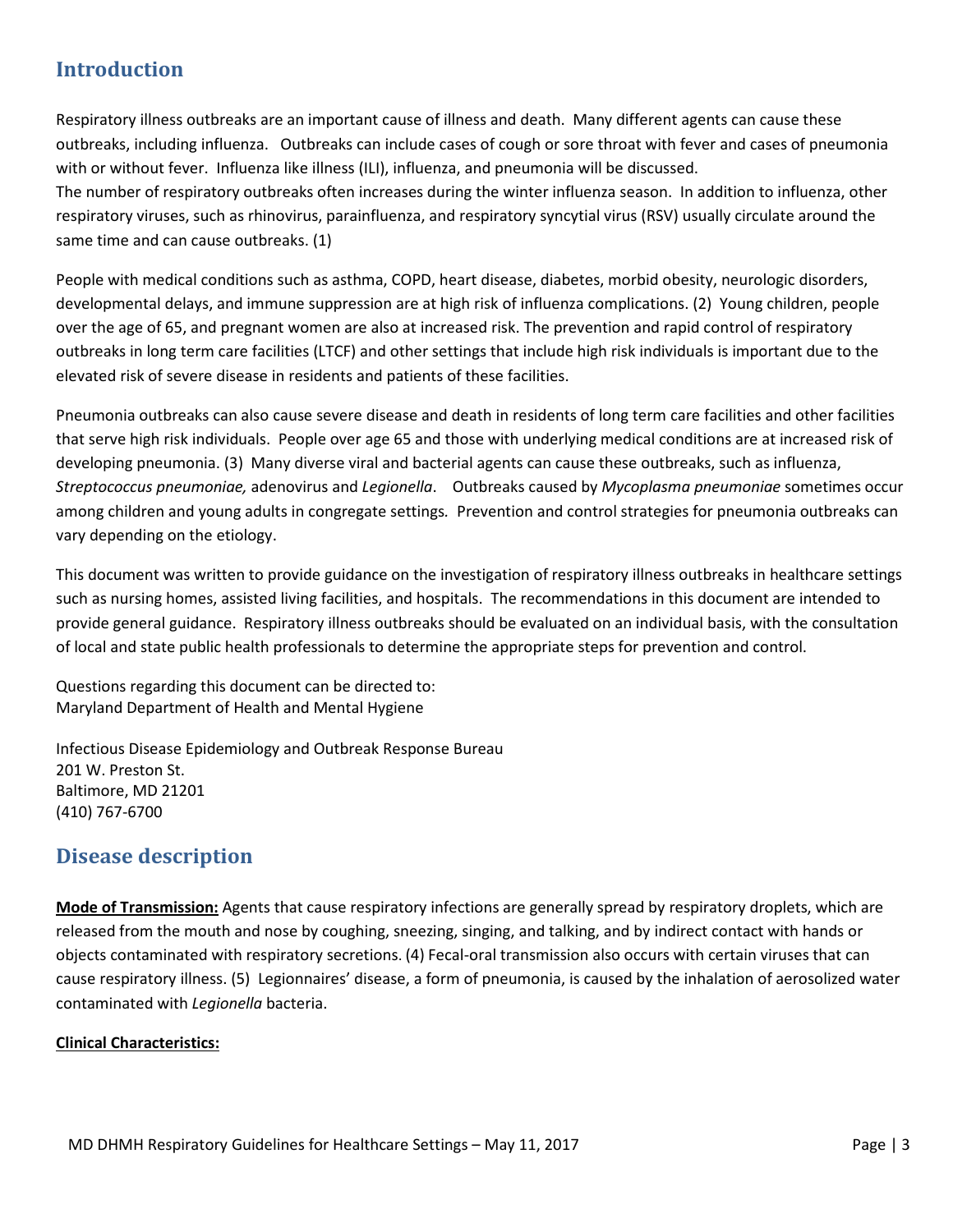Influenza illness in adults is characterized by the abrupt onset of respiratory and constitutional signs and symptoms, such as fever, cough, sore throat, nasal congestion, headache, muscle aches, and malaise.(6) Children more often also experience ear infections, nausea, and vomiting. The illness usually lasts 3 to 7 days.(6) Complications of influenza can occur and lead to hospitalization or death. Influenza virus infections can cause viral pneumonia and lead to secondary bacterial pneumonia or contribute to co-infections with other viral or bacterial pathogens. They can also exacerbate underlying medical conditions such as lung or heart disease.

It is not possible to distinguish illness caused by influenza from illness caused by other respiratory viruses based on clinical presentation alone. Laboratory testing can help differentiate illness caused by influenza from that caused by other agents. (6)

Pneumonia can be a mild or severe illness. Signs and symptoms can include cough, shortness of breath, rapid breathing, chest pain, fever, fatigue, vomiting, and nausea. (3) The duration of symptoms can vary. Pneumonias are usually, though not always, detectable by radiographs such as chest X-rays or chest CT scans. In people who have abnormal chest X-rays at baseline, X-ray changes indicating pneumonia can sometimes be difficult to discern. And sometimes early in illness, the chest X-ray can appear normal, so a "negative" chest radiograph does not always rule out pneumonia.

**Incubation Period:** The average incubation period of influenza is 2 days (range: 1 to 4 days). The incubation periods of respiratory illness caused by other pathogens vary, (Table 1) but the incubation periods for viruses that cause respiratory illness are generally 1 to 10 days. (5)

| <b>Agent</b>                    | <b>Incubation</b><br>period, | Incubation period,<br>range          | <b>Period of communicability</b>                                   |
|---------------------------------|------------------------------|--------------------------------------|--------------------------------------------------------------------|
|                                 | average                      |                                      |                                                                    |
| Influenza                       | 2 days $(5)$                 | 1-4 days $(5)$                       | The day before onset until 5 to 10 days after onset.               |
|                                 |                              |                                      | The amount of virus shed is highest during the first 3             |
|                                 |                              |                                      | to 5 days of symptoms. Children and people who are                 |
|                                 |                              |                                      | immunocompromised may shed virus for a longer                      |
|                                 |                              |                                      | time period. (6)                                                   |
| Parainfluenza virus             | 3-5 days $(5)$               | 2-7 days <sup>(7)</sup>              | Most contagious during the early stage of illness <sup>(7)</sup> , |
|                                 |                              |                                      | but children with primary infection can shed virus up              |
|                                 |                              |                                      | to 1 week before onset and up to 1 to 3 weeks after                |
|                                 |                              |                                      | symptoms have ended. (8)                                           |
| Respiratory syncytial           | 4-6 days                     | 2 to 8 days                          | 3 to 8 days, but can be 3 to 4 weeks in                            |
| virus (RSV) <sup>(8)</sup>      |                              |                                      | immunocompromised people                                           |
| Human                           | 3-5 days $(8)$               | Possibly up to 9 days <sup>(9)</sup> | 1 to 2 weeks in healthy infants, can be weeks to                   |
| metapneumovirus                 |                              |                                      | months in immunocompromised people <sup>(8)</sup>                  |
| Rhinovirus <sup>(8)</sup>       | 2-3 days                     | Up to 7 days                         | Shedding is highest the first 2 to 3 days of infection             |
|                                 |                              |                                      | and usually stops by 7 to 10 days, but can last up to 3            |
|                                 |                              |                                      | weeks.                                                             |
| Strep pneumoniae <sup>(5)</sup> | As short as 1                | Unknown, infection can               | No longer communicable within 24 hours after                       |
|                                 | to 3 days                    | be preceded by                       | starting effective antibiotic therapy                              |
|                                 |                              | asymptomatic carriage                |                                                                    |
| Legionella <sup>(5)</sup>       | 5-6 days                     | $2-10$ days                          | Not communicable from person to person                             |
| Mycoplasma                      | 2-3 weeks $^{(8)}$           | 6-32 days <sup>(5)</sup>             | Probably less than 20 days. Treatment reduces                      |
| pneumoniae                      |                              |                                      | carriage but the organism can still persist. <sup>(5)</sup>        |

Table 1. Incubation periods for agents that cause respiratory illness.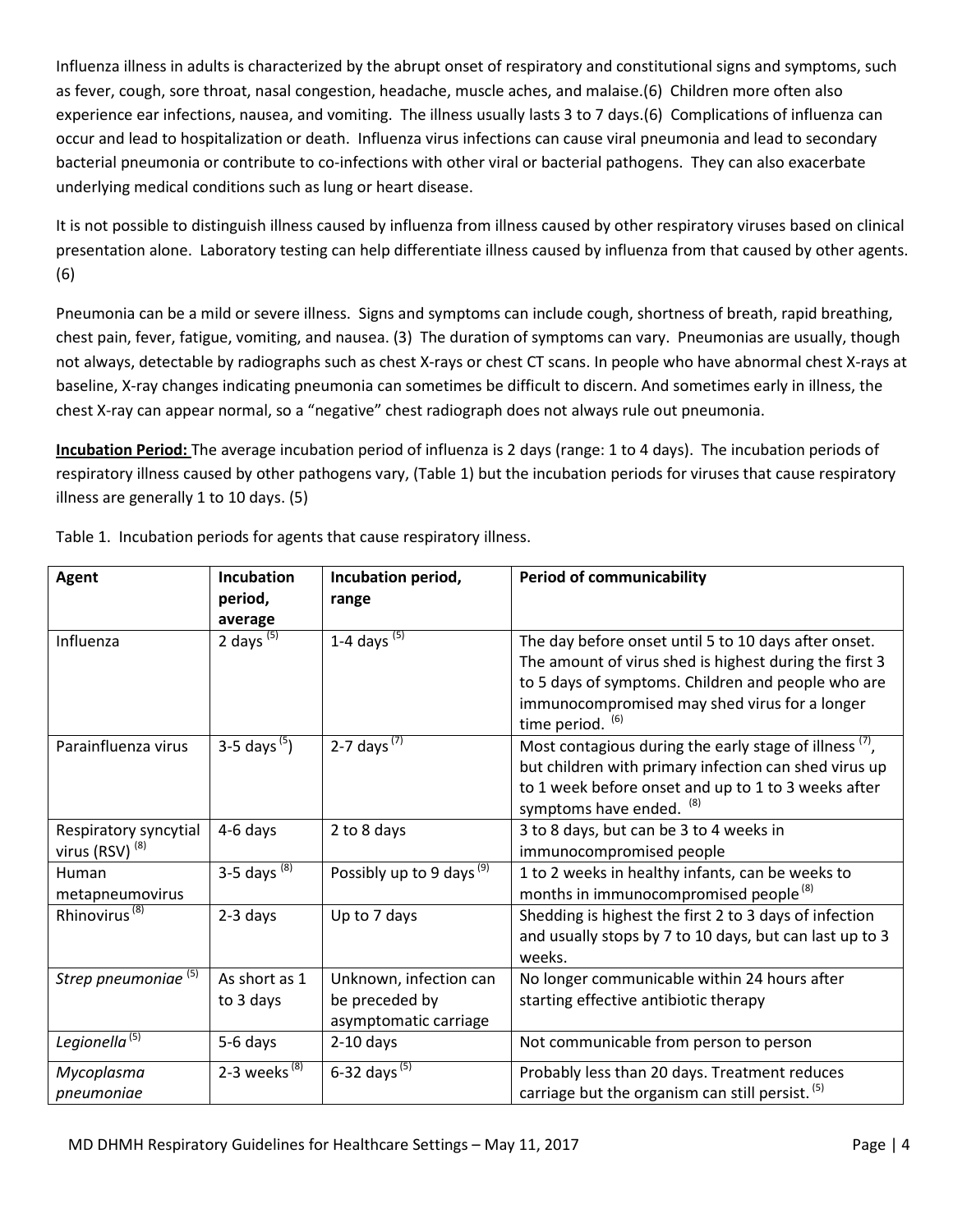# <span id="page-4-0"></span>**Definitions and case classification**

#### **1) Clinical Case Definitions**:

Influenza-like illness (ILI): A respiratory illness with a temperature of 37.8°C (100°F) or greater orally **PLUS cough or sore throat**.

Influenza: An illness with laboratory confirmation of influenza, regardless of signs and symptoms.

Pneumonia: A clinically compatible illness\*, **PLUS** a new X-ray finding of pneumonia or a new infiltrate that is not felt to be aspiration pneumonia. (10) Surveillance definitions of infections in LTCF: revisiting the McGeer criteria) **\***Signs and symptoms of pneumonia include a new or increased cough, increased sputum production, decreased oxygen saturation, increased respiratory rate, pleuritic chest pain, or new or changed abnormalities on auscultation of the lungs.

#### **2) Outbreak Definitions:**

An outbreak of ILI is defined as **three or more** clinically defined cases in patients/residents /staff (see above) in a facility within a 7 day period.

An outbreak of influenza is defined as **2 patients/residents /staff having onsets of ILI or pneumonia within 3 days of each other** and **at least one person has influenza confirmed by any test.** 

An outbreak of pneumonia is defined as **two or more** cases of pneumonia in a ward/unit within a 7 day period.

Outbreaks can also consist of a combination of ILI, influenza, and pneumonia cases.

#### **All outbreaks should be reported immediately to your local health department (LHD).**

An outbreak is considered resolved when there have been no new onsets for 4 consecutive days, or as determined by the LHD.

# <span id="page-4-1"></span>**Testing/laboratory diagnosis**

Several types of laboratory tests are used to help determine the cause of a respiratory illness outbreak. The types of tests requested for an outbreak depend on the setting and the presentations of the cases. In general, for cases of ILI, and pneumonia, the following tests are requested: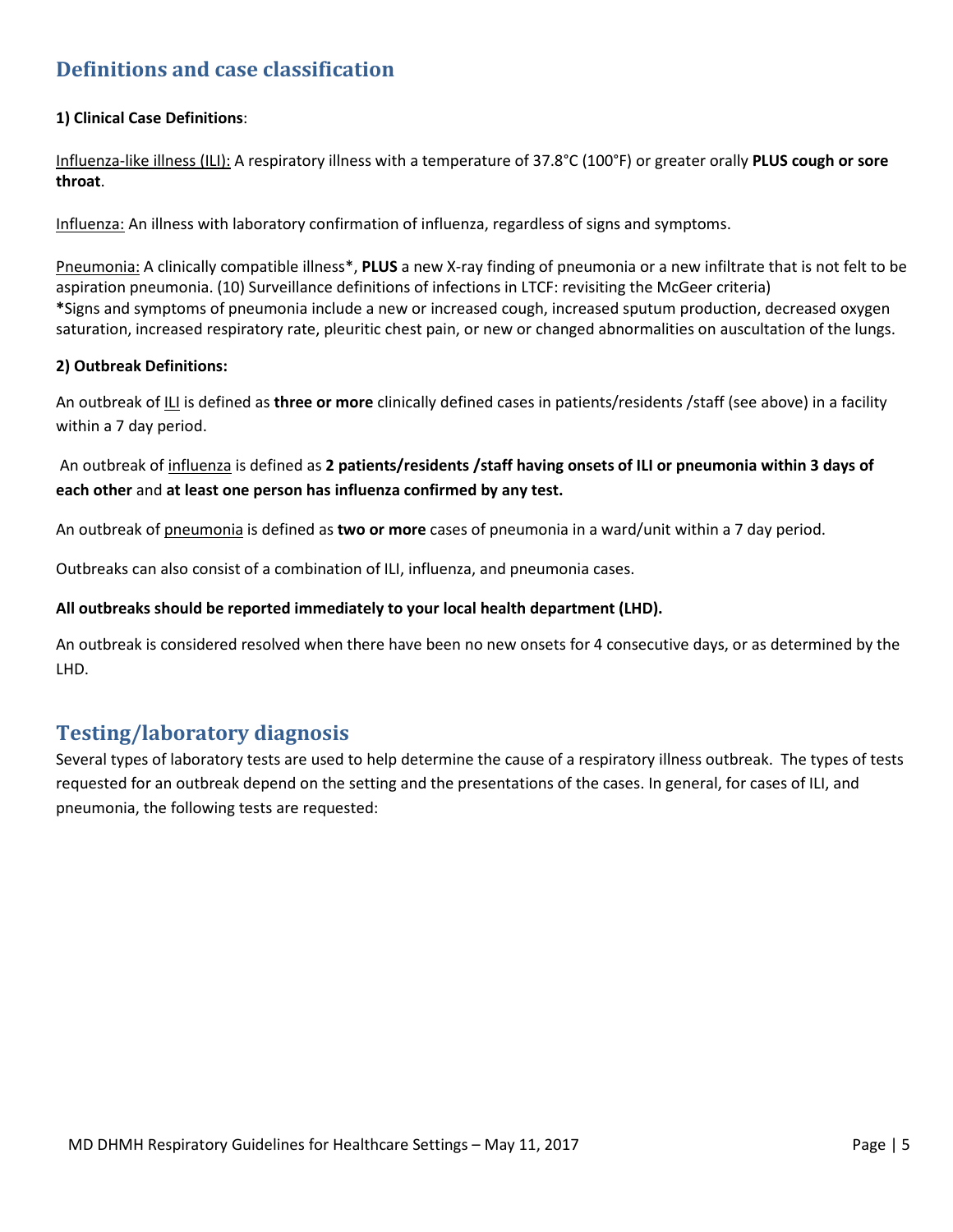Table 2. Specimens and tests requested for respiratory illness outbreaks.

| What to collect                       | <b>Tests</b>            | Laboratory or place analyzed      | Comment                         |  |  |  |
|---------------------------------------|-------------------------|-----------------------------------|---------------------------------|--|--|--|
| For all, ILI, and pneumonia outbreaks |                         |                                   |                                 |  |  |  |
|                                       |                         |                                   |                                 |  |  |  |
| Follow directions for                 | Rapid influenza test    | Healthcare provider's office,     |                                 |  |  |  |
| the test kit                          |                         | private or hospital laboratory    |                                 |  |  |  |
| Nasopharyngeal or                     | PCR influenza test      | <b>DHMH Laboratories</b>          | Specimen can be used to test    |  |  |  |
| throat swab                           |                         | Administration, sometimes         | for other respiratory pathogens |  |  |  |
|                                       |                         | private or hospital laboratories  | at DHMH by PCR and viral        |  |  |  |
|                                       |                         |                                   | culture                         |  |  |  |
| For patients with pneumonia           |                         |                                   |                                 |  |  |  |
|                                       |                         |                                   |                                 |  |  |  |
| Chest radiography                     | Chest x-ray or CT       | Nursing home, hospital, radiology |                                 |  |  |  |
|                                       |                         | center, healthcare provider's     |                                 |  |  |  |
|                                       |                         | office                            |                                 |  |  |  |
| Sputum                                | Sputum Gram stain,      | Usually hospital or private       | Can be sent to DHMH             |  |  |  |
|                                       | regular bacterial       | laboratory                        |                                 |  |  |  |
|                                       | culture, and Legionella |                                   |                                 |  |  |  |
|                                       | culture*                |                                   |                                 |  |  |  |
| Urine                                 | Legionella urinary      | Usually hospital or private       | Can be sent to DHMH             |  |  |  |
|                                       | antigen test            | laboratory                        |                                 |  |  |  |

\* Note that Legionella are not detected by routine clinical respiratory cultures and must be specially ordered

#### **Recommended steps for testing:**

#### **For PCR influenza testing at DHMH** (11)**,** (12)**:**

- Obtain viral throat swab kits or nasopharyngeal swab kits that include universal transport media (UTM) or viral transport media (VTM). Store kits at room temperature until the specimen has been collected. Kits are available from your LHD. LHDs should call DHMH Laboratories Administration, Specimen Mailing Assemblies (Outfit Room) at 410-767-6120 to obtain kits.
- Collect the specimen from the patient using the swabs. A nasopharyngeal swab or combined nasopharyngeal swab with oropharyngeal swab are the preferred specimens to be collected using the kits. An oropharyngeal swab or nasal swab is acceptable. For patients who are intubated, an endotracheal aspirate should also be collected. If kits are not available, only collect specimens using swabs with a synthetic tip (e.g. polyester or Dacron®) and an aluminum or plastic shaft. Swabs with cotton tips and wooden shafts are not recommended. Specimens collected with swabs made of calcium alginate are not acceptable. Nasal aspirates and washes are also acceptable if specimens are being collected without kits.
- Place the swab in the media. *Do not collect any specimens using expired media*!
- Break off the swab on the snap point on its shaft so that the swab fits in tube. Close the lid of the tube, making sure that it is securely screwed onto tube.
- Label specimen tube with patient's name exactly as it appears on the lab slip.
- Place the tube in a clear plastic biohazard bag.
- Fill out the lab slip, making sure to complete the submitter information box, patient name, outbreak number, date of birth, and date of collection.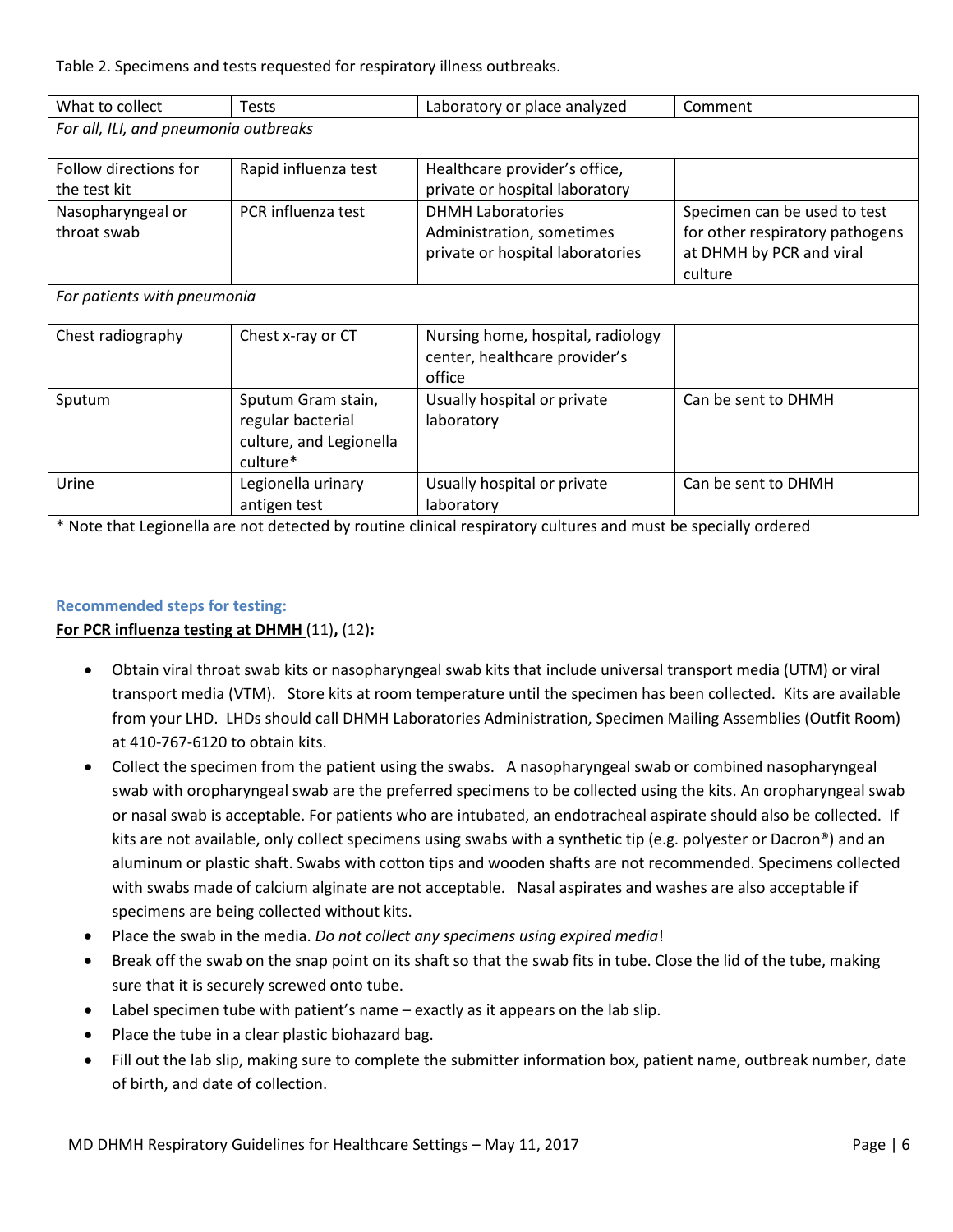- Place the lab slip in the secondary pouch on the outside of the clear plastic bag.
- Place assembled collection kits in refrigerator or cooler with cold gel packs until transport to the laboratory. Specimens can be kept refrigerated for up to 72 hours and should be shipped on ice packs.

#### **For** *Legionella* **urine antigen testing and sputum culture:**

Urine and sputum specimens should be collected in empty sterile containers and shipped on ice packs.

For detailed information on specimen submission, see the Guide to Public Health Laboratory Services <http://dhmh.maryland.gov/laboratories/docs/guide.pdf>

# <span id="page-6-0"></span>**Prevention of outbreaks (13)**, **(14)**

**Facilities should maintain an infection control program.** The program should include surveillance for respiratory illnesses. Each LTCF must have a trained infection preventionist (IP), but it is advisable that assisted living facilities also have personnel who are trained and knowledgeable and/or have access to a knowledgeable IP consultant.

Each LTCF must maintain an effective infection control program that promotes the prevention of communicable diseases and covers the investigation and control of cases and outbreaks, as required by COMAR 10.07.02.21. Each LTCF must have at least one designated IP to be responsible for approving actions to prevent and control infections. The IP must have the proper education from an approved basic infection control training course in infection surveillance, prevention, and control. Currently approved basic courses are offered by the Beacon Institute and the Association for Professionals in Infection Control and Epidemiology (APIC). The LTCF IP collaborates with LHD and DHMH investigator(s) to control and prevent outbreaks, including respiratory illness outbreaks.

*The IP* routinely maintains records on the occurrence of fever and illness in residents and employees. Employees should report respiratory illness **in residents or staff** (as well as other acute illnesses such as diarrhea or vomiting) to the IP. Line list forms and questionnaires are available in the appendix.

It is recommended that assisted living facilities without staff trained and knowledgeable about infection prevention and control make arrangements to have access to an IP consultant who is knowledgeable about infection prevention in that setting. Infectious disease outbreaks in assisted living facilities cause employee call-outs, disruptions to the routines of residents, hospitalizations, and even deaths. An IP consultant can provide knowledge of infection prevention and control best practices and may help to prevent and mitigate outbreaks.

#### **Facilities should monitor influenza activity.**

- Facilities should establish mechanisms and policies by which staff are promptly alerted about increased influenza activity in the community, or if a case or outbreak of ILI, influenza, or pneumonia occurs within the facility.
- Open communication and collaboration with LHDs is recommended. Policies should include designations of specific persons within the healthcare facility (IP and possibly others) who are responsible for communication with public health officials and dissemination of information to staff.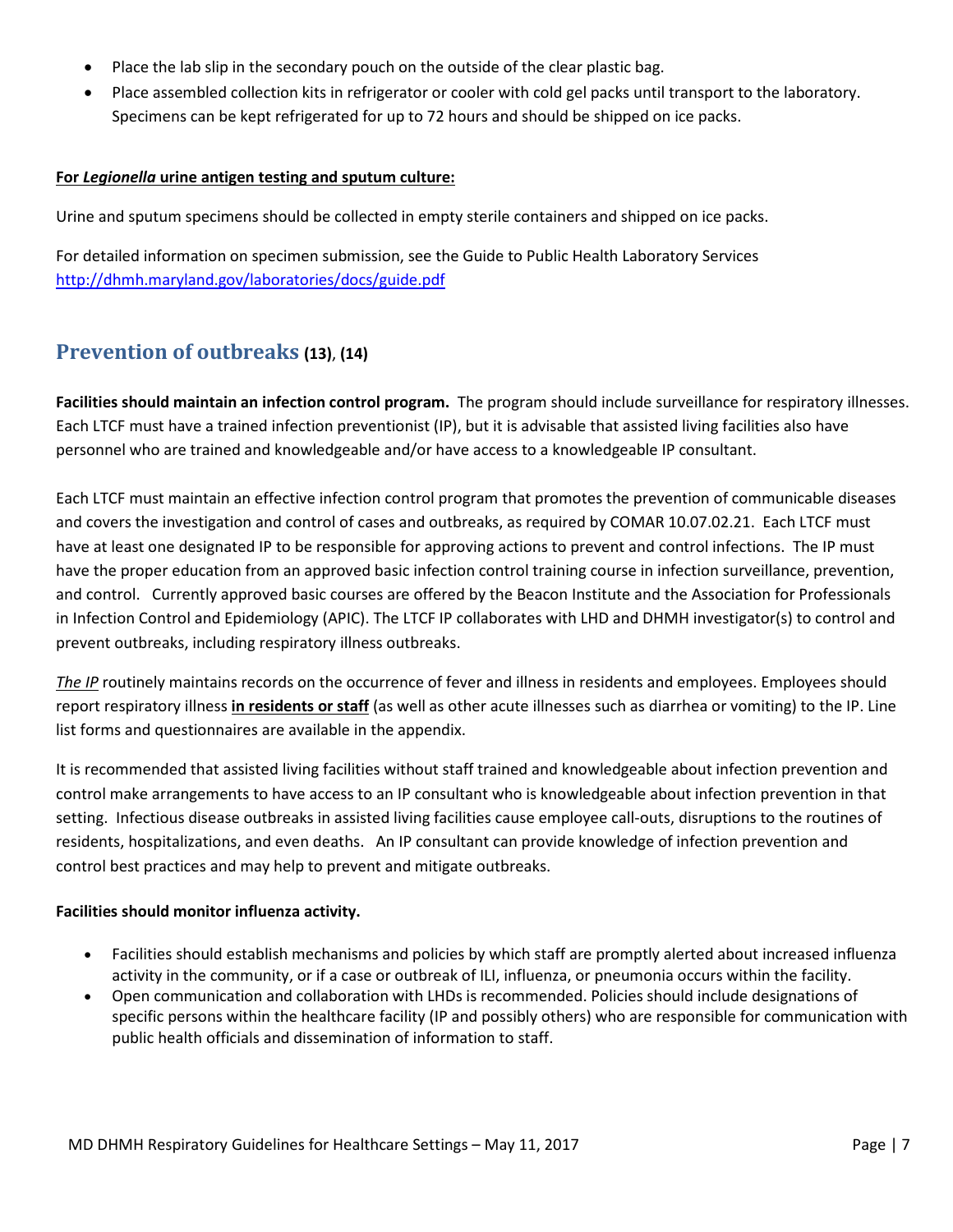**Facilities should maintain a vaccination program for residents/patients and staff.** All facilities should offer influenza vaccine to staff and residents annually. LTCF and assisted living facilities must offer influenza vaccine to staff annually (Health General Article §18-404) and should offer influenza and pneumococcal vaccine to eligible residents. Acute care facilities should offer influenza vaccine to staff every year and offer influenza and pneumococcal vaccine to eligible patients when appropriate.

- Facilities should actively promote vaccination and educate staff.
- Establish a standing order program (SOP) for the administration of pneumococcal and influenza vaccines to residents.
- If possible, all residents should receive inactivated influenza vaccine annually before influenza season, as soon as vaccine becomes available. Newly admitted residents should be offered vaccine as soon as possible after admission (Health General Article §18-404).
- All eligible residents of LTCFs should receive a dose of the 23-valent pneumococcal polysaccharide vaccine. (15) Certain individuals should receive a second dose 5 years after the first dose. More information is available a[t http://www.cdc.gov/vaccines/hcp/vis/vis-statements/ppv.pdf](http://www.cdc.gov/vaccines/hcp/vis/vis-statements/ppv.pdf) "Pneumococcal Polysaccharide Vaccine What You Need to Know."
- The pneumococcal vaccination and yearly influenza vaccination status of each current resident should be recorded in the resident's chart and employee information should be recorded in the employee's record.
- The IP **should** maintain a separate log or database documenting the vaccination status of each resident and employee. These methods will enable rapid identification of unvaccinated individuals in the event of an outbreak.

**Promote respiratory hygiene/ cough etiquette.** Respiratory hygiene and cough etiquette are steps people can take to help contain their respiratory secretions and reduce the chance of spreading pathogens that cause illness to others. Steps include covering the mouth and nose with a tissue while sneezing and coughing, throwing the tissue into the closest trash can after use, and performing hand hygiene using soap and water or alcohol based hand sanitizer after disposing of the tissue. (16) If tissues are not immediately available, people should cough and sneeze into their upper sleeves or elbows. Respiratory hygiene and cough etiquette can also include measures such as having people who are coughing stay at least 3 feet away from others and having them wear face masks while in common areas. Visual aids such as a "Cover Your Cough" poster can be used as reminders<http://www.cdc.gov/flu/protect/covercough.htm>

**Encourage frequent hand hygiene.** Hand hygiene should be performed before and after all patient/resident contact, contact with potentially infectious material, and before putting on and upon removal of gloves. Alcohol based hand sanitizer is an acceptable alternative to hand washing, as long as hands are not visibly soiled.

- Facilities should ensure that soap, paper towels, and alcohol based hand sanitizer are readily available throughout the facility, including at the entrance for use by visitors.
- Posters can be used to encourage hand washing.

**Use standard precautions at all times when caring for all residents/patients.** Standard precautions include the use of personal protective equipment such as gloves, gowns, eye and face protection when contact with excretions and secretions is anticipated.

• Additional information about standard precautions can be found in the CDC Healthcare Infection Control Practices Advisory Committee (HICPAC) guideline titled *[Guideline for Isolation Precautions: Preventing Transmission of](http://www.cdc.gov/hicpac/2007IP/2007ip_part4.html#4)  [Infectious Agents in Healthcare Settings,](http://www.cdc.gov/hicpac/2007IP/2007ip_part4.html#4) [Guidelines for Preventing Healthcare-Associated Pneumonia](http://www.cdc.gov/mmwr/preview/mmwrhtml/rr5303a1.htm) and [Guidelines for Hand Hygiene in Healthcare Settings Published 2002](http://www.cdc.gov/mmwr/PDF/rr/rr5116.pdf) [495 KB, 56 pages]*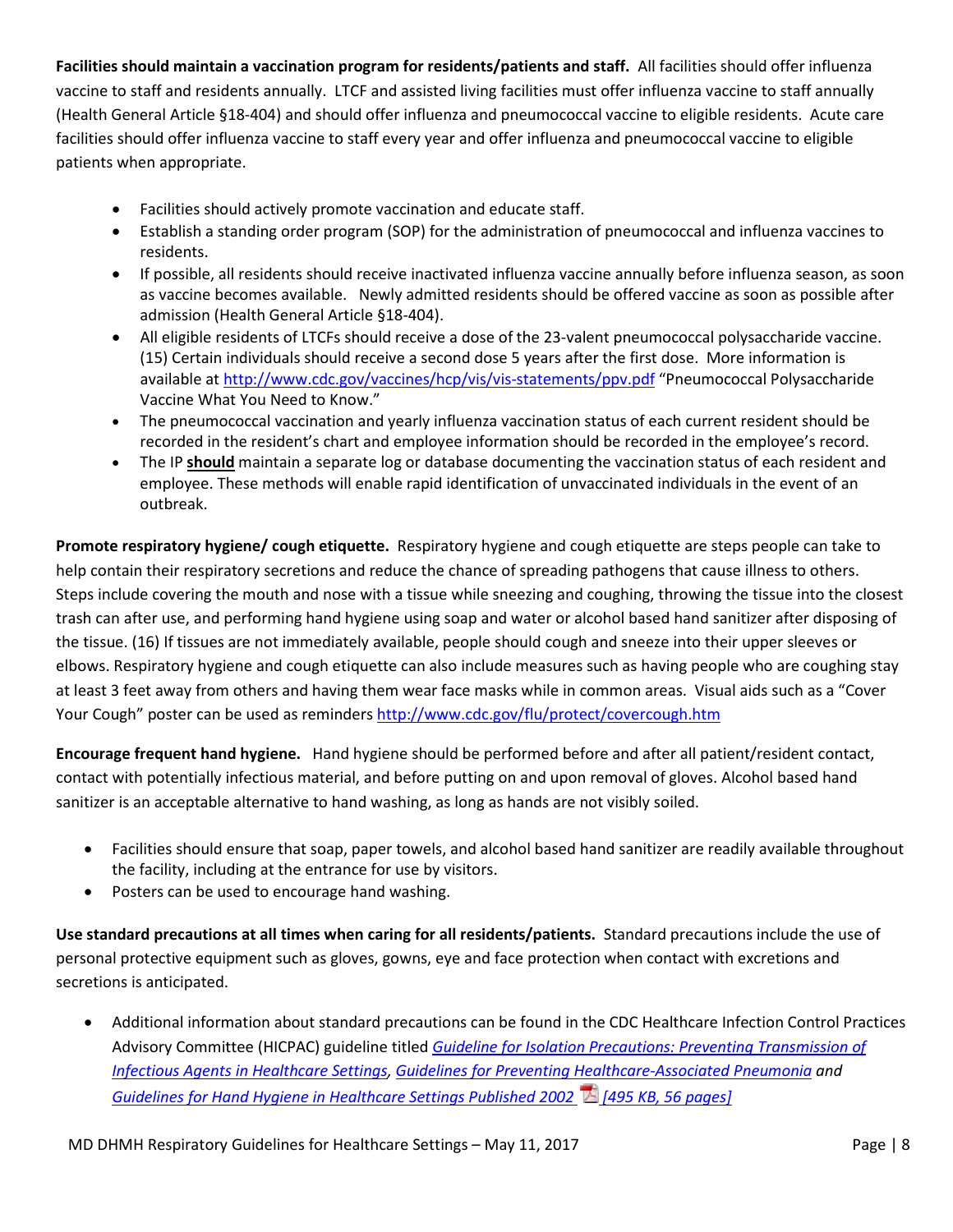**Screen visitors for signs of illness** before they enter the facility. Discourage people with signs of illness from visiting.

**Maintain an environmental cleaning regimen that includes regular cleaning and disinfection of frequently touched surfaces.** Use standard cleaning and disinfection procedures (e.g., using cleaners and water to pre-clean surfaces prior to applying disinfectants to frequently touched surfaces or objects for indicated contact times) and adhere to regular cleaning schedules. Standard procedures are adequate for influenza virus environmental control. Management of laundry, food service utensils, and medical waste should also be performed in accordance with standard procedures.

• Detailed information on environmental cleaning in healthcare settings can be found in CDC'[s Guidelines for](http://www.cdc.gov/mmwr/preview/mmwrhtml/rr5210a1.htm)  [Environmental Infection Control in Health-Care Facilities](http://www.cdc.gov/mmwr/preview/mmwrhtml/rr5210a1.htm) and [Guideline for Isolation Precautions: Preventing](http://www.cdc.gov/hicpac/2007IP/2007ip_part4.html)  [Transmission of Infectious Agents in Healthcare Settings \[section IV.F. Care of the environment.](http://www.cdc.gov/hicpac/2007IP/2007ip_part4.html)

**Employees should be trained in general infection control and in best practices for the prevention and control of respiratory illness outbreaks.** All staff should receive job- or task-specific education and training on preventing transmission of infectious diseases, including respiratory illnesses, on hire and on a regular schedule. Competency should be documented after each training session. A system should be in place to ensure that staff employed by outside employers meet these education and training requirements through programs offered by the outside employer or by participation in the facility's program.

- Key areas for training include:
	- o Influenza signs, symptoms, complications, and risk factors for complications.
	- o Central role of administrative controls such as vaccination, respiratory hygiene and cough etiquette, and sick leave policies.
	- o Appropriate use of personal protective equipment.
	- o Use of work practices including infection control procedures to reduce exposure.

#### **Track employee absences in order to detect ILI and influenza cases and outbreaks.**

• Promptly identify employees who may have ILI or influenza and ensure that they have access to medical consultation and, if necessary early treatment with antivirals.

#### **Non-punitive, flexible sick leave policies should be in place to prevent ill employees from spreading respiratory illness and other infectious diseases in the facility**.

- Policies and procedures should ensure the exclusion of employees with ILI or influenza for at least 24 hours after they no longer have a fever, without the use of fever-reducing medicines.
- Ensure that all staff, including staff who are not directly employed by the healthcare facility but provide essential daily services, are aware of the sick leave policies.

# <span id="page-8-0"></span>**Management of cases of respiratory illness (Influenza, ILI, or pneumonia) (13), (14)**

#### **Management of employees with respiratory illness:** (14)

- Employees with fever should stay home at least until they have not had fever for 24 hours without the use of fever-reducing medications such as acetaminophen (Tylenol®), aspirin, or ibuprofen (Advil® and Motrin®).
- Employees with respiratory illness and no fever should be evaluated for appropriateness of patient care duties. They may still have influenza, even if laboratory tests are negative.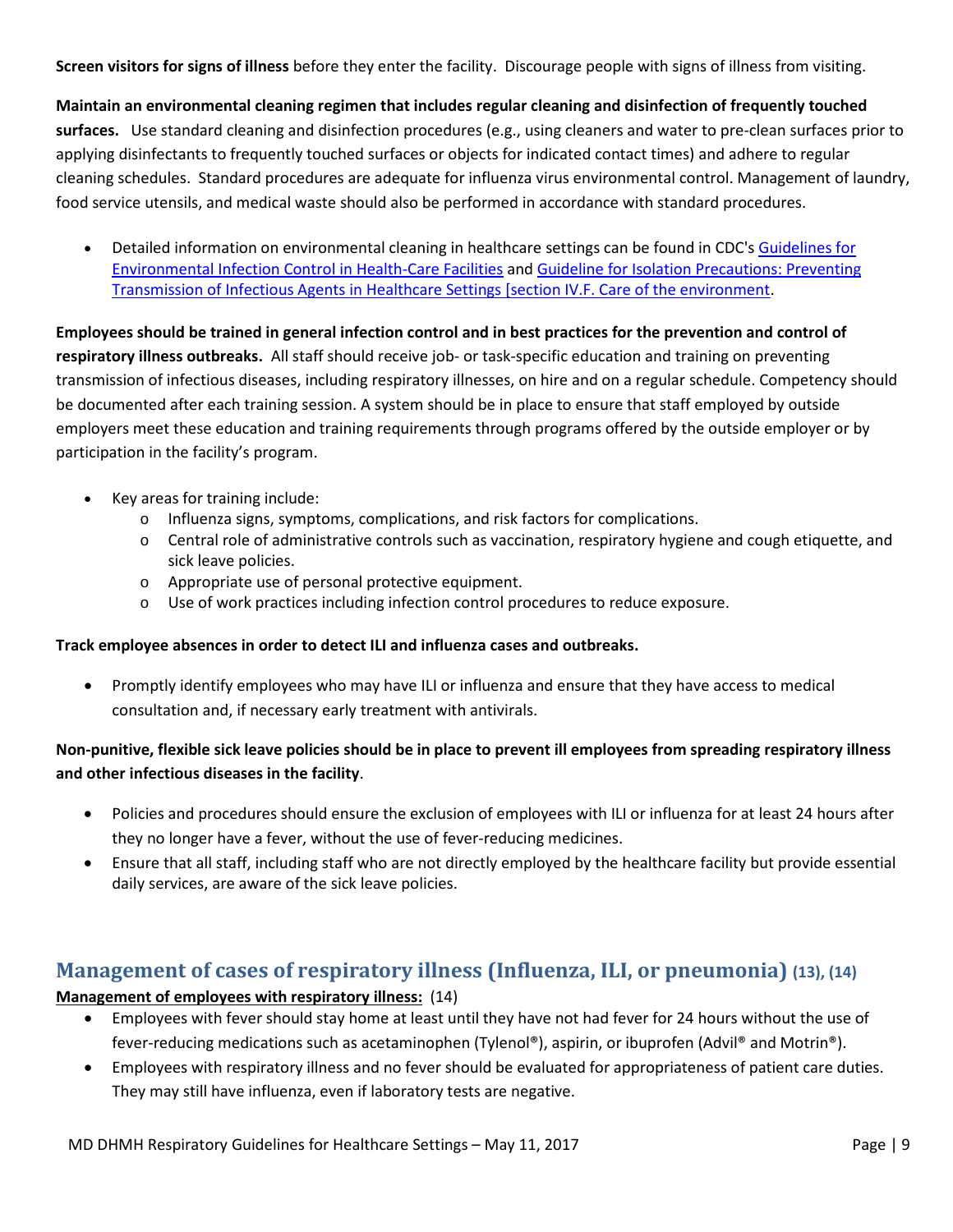• Employees who are coughing or sneezing and have no fever and remain at work should wear a facemask during patient/resident care activities, perform frequent hand hygiene, and adhere to respiratory hygiene and cough etiquette.

#### *For staff with pneumonia*

- The LHD should attempt to verify the diagnosis of pneumonia by obtaining chest x-ray results.
- Exclude from the facility until completion of first 48 hours of antibiotic therapy if given and until the employee does not have fever and symptoms have improved.
- Pneumonia in a healthcare worker resulting in hospitalization is a reportable condition under COMAR 10.06.01.03(b)(41-1).

#### **Management of residents/patients with respiratory illness:**

#### **Use standard and droplet precautions.**

**Droplet precautions should be implemented for residents/patients with suspected or confirmed influenza for 7 days after illness onset or until 24 hours after the resolution of fever and respiratory symptoms, whichever is longer.** In some cases, facilities may choose to apply droplet precautions for longer periods based on clinical judgment, such as in the case of severely immunocompromised patients, who may shed influenza virus for longer periods of time.

- **Staff should put on a facemask when entering the room of a resident/patient with suspected or confirmed influenza.** Remove the facemask when leaving the resident's room, dispose of the facemask in a waste container, and perform hand hygiene.
- Staff with severe or unstable chronic diseases who are at high risk of influenza complications should avoid performing aerosol-generating procedures on residents/patients with suspected or confirmed influenza. Those procedures should be done by staff who are not at high risk of flu complications while wearing appropriate PPE.

**Place symptomatic patients/residents in private rooms**. If a private room is not available, place (cohort) residents/patients suspected of having influenza with one another, **but do not move symptomatic residents/patients between units.** (13) **Often, keeping symptomatic residents/patients in their own rooms is the best choice** since private rooms are rarely available, and current roommates have already been exposed.

**Residents/patients with respiratory illness should stay in their rooms and out of common areas**, if possible. If a resident/patient under droplet precautions requires movement or transport outside of the room:

- Have the resident wear a facemask, if tolerated, and use respiratory hygiene and cough etiquette. The resident should perform hand hygiene often.
- Communicate information about residents/patients with respiratory illness to appropriate personnel who might come into contact with them, such as therapists or dialysis staff so that they can take appropriate precautions. Also notify receiving facilities and emergency medical personnel if a resident needs to be transferred while potentially infectious.

#### **Test for influenza and other pathogens as clinically appropriate.**

#### **Administer antiviral treatment and chemoprophylaxis to residents/patients and staff when appropriate.**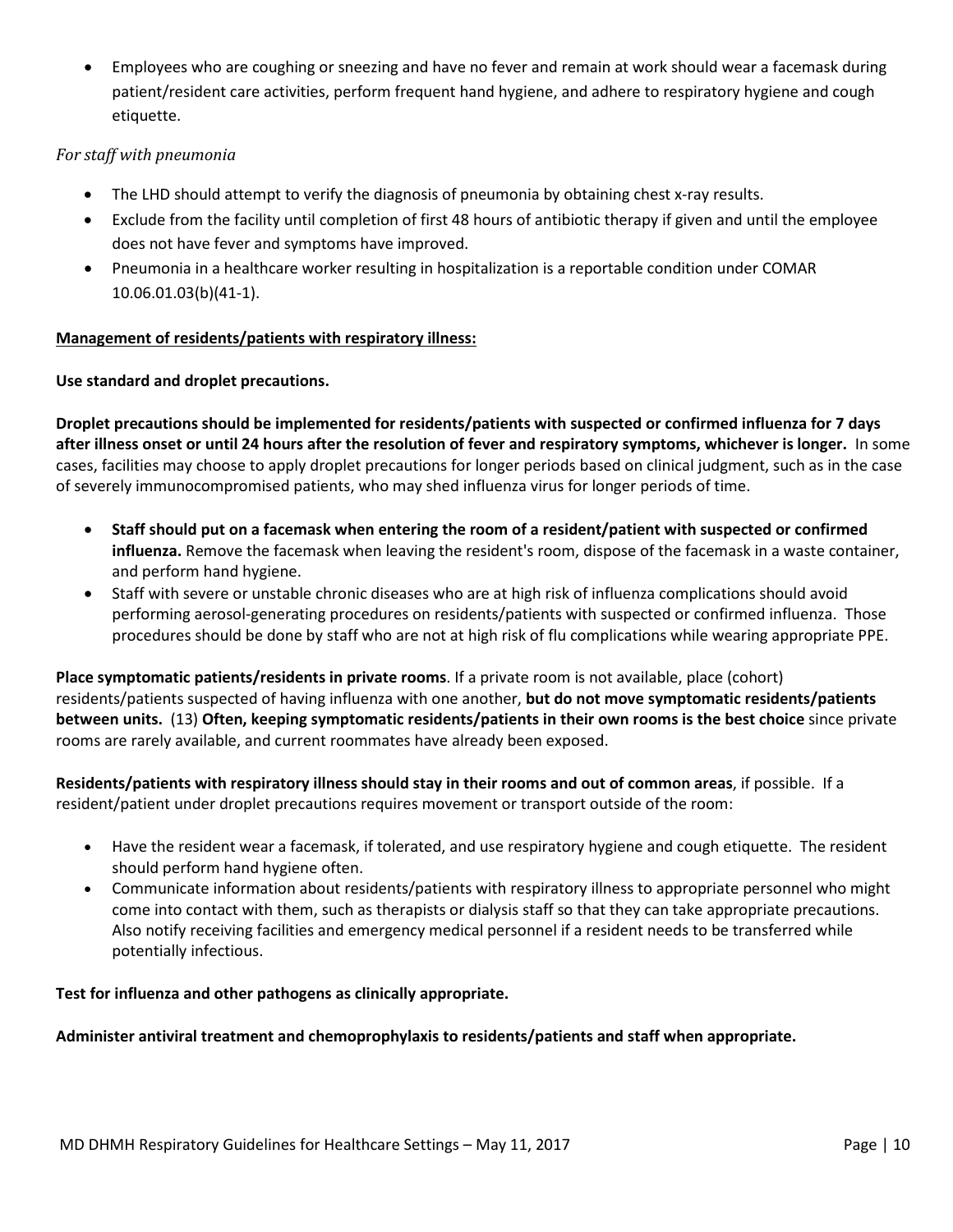- **All residents/patients who have confirmed or suspected influenza should receive antiviral treatment immediately**. (13) Treatment should not wait for laboratory confirmation of influenza.
- Persons taking antiviral medications continue to shed influenza virus while on treatment. All control measures should continue during treatment.
- Refer to the CDC web site for the most current recommendations on the use of antiviral agents for treatment and chemoprophylaxis.<http://www.cdc.gov/flu/professionals/antivirals/>

#### **Physicians should use clinical judgment and laboratory results to determine other appropriate treatments for individuals with respiratory illness.**

**Discourage people visiting an ill resident/patient from spending time with other residents/patients during their visits.** Visitors should be instructed to limit their movement within the facility. Visitors who have been in contact with the ill resident are a possible source of influenza for other residents/patients, visitors, and staff.

**Provide instruction, before visitors enter residents'/patients' rooms, on hand hygiene, limiting surfaces touched, and use of personal protective equipment (PPE)** according to current facility policy while in the resident's room.

#### *For residents/patients with pneumonia:*

**Perform appropriate diagnostic testing to establish the diagnosis and to determine the cause of pneumonia**.

**Restrict the resident/patient with pneumonia to his or her room until completion of first 48 hours of antibiotic therapy if treated with antibiotics. If pneumonia is suspected to be caused by influenza or other respiratory viruses, follow the isolation recommendations for ILI, and influenza cases.**

**Report individual cases of pneumonia caused by organisms listed in COMAR 10.06.01.03 (e.g.,** *Legionella pneumophila),* **to your LHD.**

<span id="page-10-0"></span>**If the pneumonia is caused by** *Streptococcus pneumoniae***, attempt vaccination of residents/patients who have previously waived pneumococcal vaccination.**

# **Outbreak investigation and management:** (13)

#### **Outbreak of ILI, or Influenza:**

When an outbreak of ILI, or influenza is recognized in a facility, the control measures for a single case should be instituted immediately for each case. In addition, the following control measures should be implemented and maintained for the duration of the outbreak. **All outbreak control measures can be lifted when no new cases in residents/patients or staff have occurred for 4 consecutive days or as determined by the Health Officer.**

#### **Report outbreaks to your LHD immediately.**

According to COMAR 10.06.01, all licensed healthcare providers and administrators of facilities must report outbreaks of diseases of public health importance including outbreaks as defined in these guidelines [COMAR]. A report should be made immediately within 24 hours to the LHD. Please contact your LHD for an emergency telephone number for use during non-business hours, weekends, and holidays in the event of an outbreak.

*Note: Outbreaks of respiratory illness where no patients/residents or staff have ILI, influenza, or pneumonia (i.e. colds) are not reportable to the LHD. The facility may call the LHD if consultation is needed.*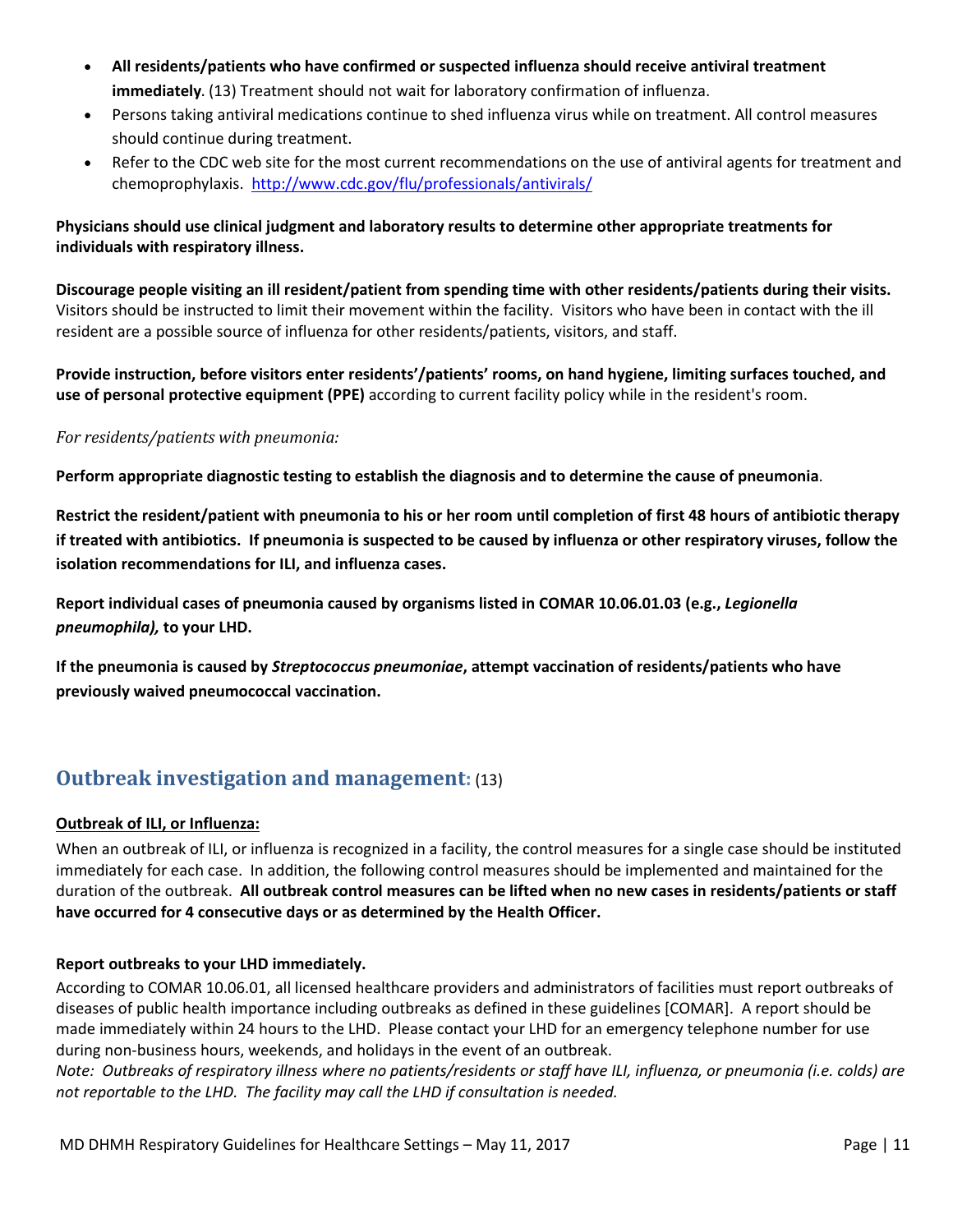Your LHD will likely request the following information when you report an ILI, or pneumonia outbreak. Attempt to gather as much information as possible, but do not delay notification if this information is not available.

- Number of residents/patients and employees with symptoms of respiratory illness;
- Number of residents/patients and employees on the affected unit and in the facility;
- Signs and symptoms of cases;
- Date of onset of symptoms;
- Duration of illness;
- X-ray results if taken and applicable;
- Hospitalizations;
- Any deaths related to the outbreak;
- Lab results if available;
- Antiviral chemoprophylaxis and treatment if done;
- Outbreak control measures in place currently; and
- Vaccination rates

#### **Notify all staff and residents of the outbreak.**

**Conduct daily active surveillance until at least 1 week after the last case occurs. Active surveillance includes monitoring illness in residents/patients as well as staff. Keep track of illnesses using a line list** (Appendix 2). Fill out the line list as completely as possible.

- Examples of methods for conducting active daily surveillance include having the IP call each unit every day to ask about new onsets and status of previous cases and asking staff who call out if they are experiencing symptoms of respiratory illness.
- Update the line list daily and share it with the LHD every day during an outbreak.

**During outbreaks in non-acute care settings, new admissions are not allowed.** The Health Officer may allow new admissions to units that do not have symptomatic residents or staff, based on the progression of the outbreak. Readmissions are usually allowed, preferably to an unaffected area of the facility.

#### **Testing***:*

#### **For all respiratory outbreaks:**

**Test for influenza by rapid test as soon as possible and by PCR at DHMH.** Collect specimens from 3 symptomatic persons for each type of test, if possible. However, there is no minimum required number of specimens for testing.

Influenza testing should occur when any resident has signs and symptoms that could be due to influenza (people with influenza do not always have fever), and especially when two or more residents/patients develop respiratory illness within 72 hours of each other. Testing should occur even if it is not influenza season.

- The following individuals are preferred candidates for PCR influenza testing at DHMH during an outbreak:
	- o Residents/patients or staff with the most recent onsets.
	- o Symptomatic persons from newly affected units.
	- o Persons who develop acute respiratory illness symptoms more than 72 hours after beginning antiviral chemoprophylaxis.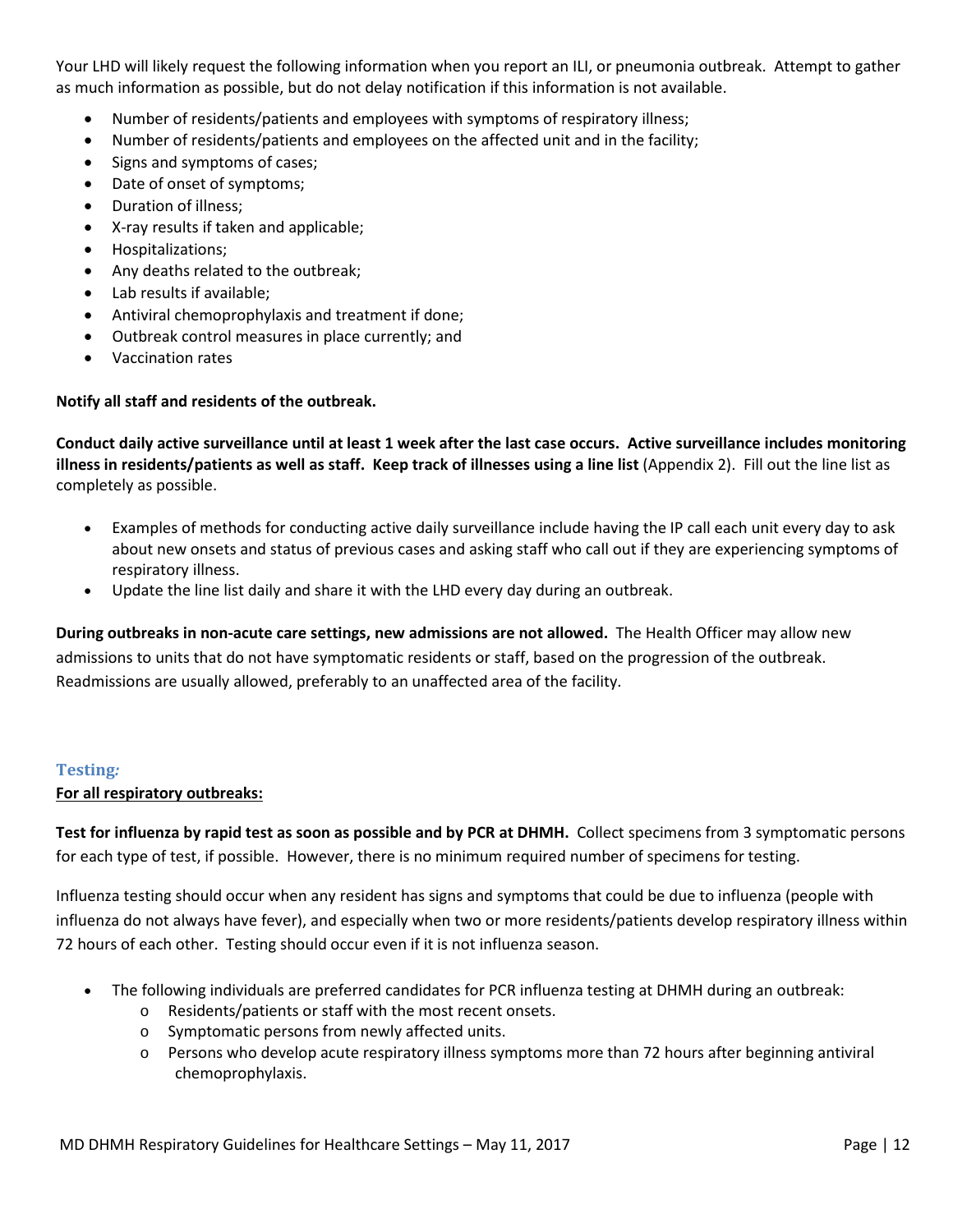• If a private laboratory is used, the facility should notify the LHD of the results as soon as possible. For ILI and pneumonia outbreaks, test for pathogens other than influenza as indicated clinically.

#### **For outbreaks that include pneumonia cases:**

Collect sputum for Gram stain, routine bacterial culture and for *Legionella* culture, and urine for *Legionella* urine antigen testing from 3 to 5 persons with chest x-ray confirmed pneumonia.

If legionellosis is diagnosed, contact your LHD for further recommendations.

#### **Antivirals:**

**Administer influenza antiviral treatment and chemoprophylaxis to residents and staff according to current CDC recommendations.**

**All well residents/patients in the entire facility (not just currently impacted wards), regardless of vaccination status, should receive antiviral chemoprophylaxis immediately when at least 2 residents are ill within 72 hours of each other and at least one resident has influenza confirmed by any test.** Antiviral chemoprophylaxis may also be recommended by your LHD under other circumstances, such as when influenza is suspected but testing cannot be done right away.

- Antiviral chemoprophylaxis can be offered to unvaccinated staff during all outbreaks and can be offered to all staff when the outbreak flu strain is suspected to not be a good match to the vaccine strain.
- Antiviral chemoprophylaxis should be given for a minimum of 2 weeks, and should continue for at least 7 to 10 days after the last onset of illness.
- Having preapproved orders from physicians and plans to obtain orders for antiviral medications on short notice can substantially expedite administration of antiviral medications.
- For more information on antivirals see:

[Recommended Dosage and Duration of Treatment or Chemoprophylaxis for Influenza Antiviral Medications.](http://www.cdc.gov/flu/professionals/antivirals/summary-clinicians.htm#dosage) <http://www.cdc.gov/flu/professionals/antivirals/summary-clinicians.htm#dosage>

[IDSA guidelines](http://www.idsociety.org/uploadedFiles/IDSA/Guidelines-Patient_Care/PDF_Library/Infuenza.pdf) [\)](http://www.cdc.gov/Other/disclaimer.html) [http://www.idsociety.org/uploadedFiles/IDSA/Guidelines-](http://www.idsociety.org/uploadedFiles/IDSA/Guidelines-Patient_Care/PDF_Library/Infuenza.pdf)[Patient\\_Care/PDF\\_Library/Infuenza.pdf](http://www.idsociety.org/uploadedFiles/IDSA/Guidelines-Patient_Care/PDF_Library/Infuenza.pdf)

[CDC's influenza antiviral drugs page for health professionals](http://www.cdc.gov/flu/professionals/antivirals/index.htm). <http://www.cdc.gov/flu/professionals/antivirals/index.htm>

- It is possible for flu viruses to become resistant to antiviral drugs. However, in most cases the benefits of using antivirals for treatment and prophylaxis far outweigh this risk. Be aware of the potential for the development of antiviral resistant viruses. Evidence might include failure to respond to therapy or worsening of symptoms while on therapy.
- Notify the health department if a resident becomes sick while on or after receiving antiviral chemoprophylaxis.

#### **Other control measures:**

**Limit the number of large group activities in the facility and consider serving all meals in resident/patient rooms if possible when the outbreak is widespread (involving multiple units of the facility).** Activities should be limited to the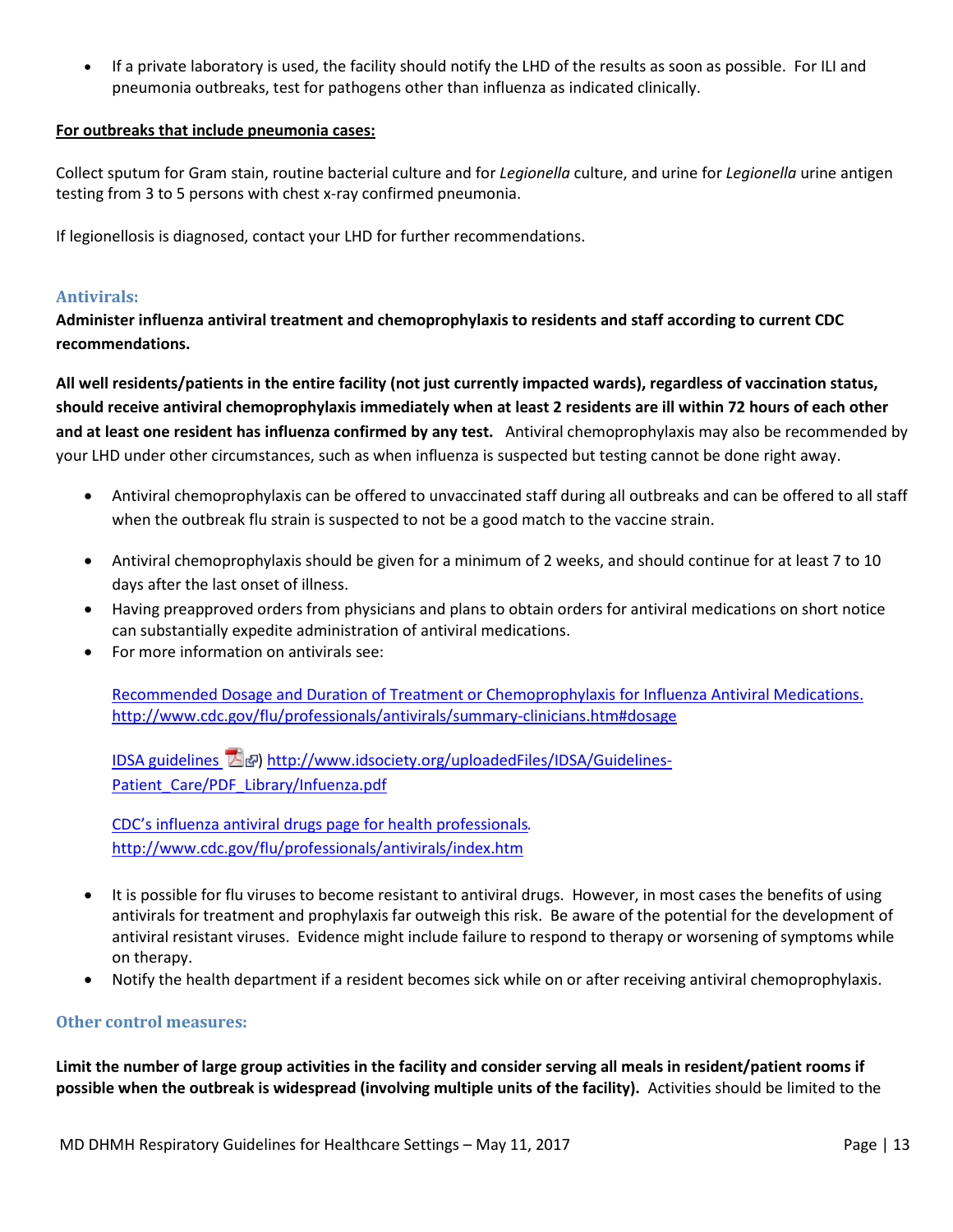smallest groups possible and be held within units. If the outbreak continues to spread or is severe, it may be necessary to cancel activities. Ill residents/patients should not participate in group activities.

#### **Limit traffic of staff and residents/patients between units and between affected and unaffected areas of the facility**.

- **Cohort staff** Personnel should not go back and forth between areas of the facility with ill residents/patients and staff and areas of the facility that do not have ill residents/patients and staff. Staff should not float between units. Assign employees to care for the same group of patients each shift.
- **Do not allow movement of residents/patients between units.** Residents/patients should not be relocated to other units during an outbreak. They should not travel around the building for activities, dining, etc.

**Start visitor precautions**. Post signs to alert visitors that an outbreak is occurring (Appendix 1); advise visitors to refrain from visiting if they have respiratory symptoms or are at high risk of complications if they become ill. Have hand sanitizer and tissues available for visitors. A ban on visitors is not necessary. Visitors should be discouraged from visiting multiple residents/patients or traveling to more than one area of the facility.

**Administer influenza vaccine to unvaccinated residents/patients and staff.** For the latest information on influenza vaccination, see [CDC's seasonal influenza vaccination resources for health professionals page.](http://www.cdc.gov/flu/professionals/vaccination/index.htm)

**Use Respiratory hygiene and cough etiquette.** Visual aids such as a "Cover Your Cough" poster can be used as reminders <http://www.cdc.gov/flu/protect/covercough.htm>In-services may help to remind and educate employees.

**Remind staff and residents/patients to increase hand hygiene during an outbreak.** Make sure that supplies for hand washing and hand sanitizer are readily available. In-services may help remind staff to be extra vigilant about hand hygiene.

**Adhere to routine cleaning procedures.** Cleaning of surfaces that are frequently touched, such as hand rails, elevator buttons, and door knobs may help prevent transmission. (14) Environmental staff should be made aware of the outbreak so that they can concentrate on cleaning these surfaces, especially if time or resources are limited. They should also protect themselves through frequent hand hygiene, respiratory etiquette, and vaccination.

**During pneumonia outbreaks, in addition to the recommendations made for the management of a single case with pneumonia, follow the recommendations listed above for all respiratory outbreaks.**

# <span id="page-13-0"></span>**Local Health Department (LHD) actions during an outbreak**

#### 1. Case Management

- Provide guidance to the facility IP.
- Liaison to DHMH for questions about laboratory testing, infection control, and any other topics of concern..

#### 2. Outbreak Management

When an outbreak of ILI, influenza, or pneumonia is reported, the LHD will do the following:

- Review all submitted information about the outbreak
- Verify the existence and scope of an outbreak.
	- o Verify that illnesses are not caused by non-infectious sources (e. g. aspiration pneumonia) and exclude anyone with such illnesses from the line list.
- Inform DHMH immediately, within 24 hours of outbreak recognition by calling OIDEOR, Division of Outbreak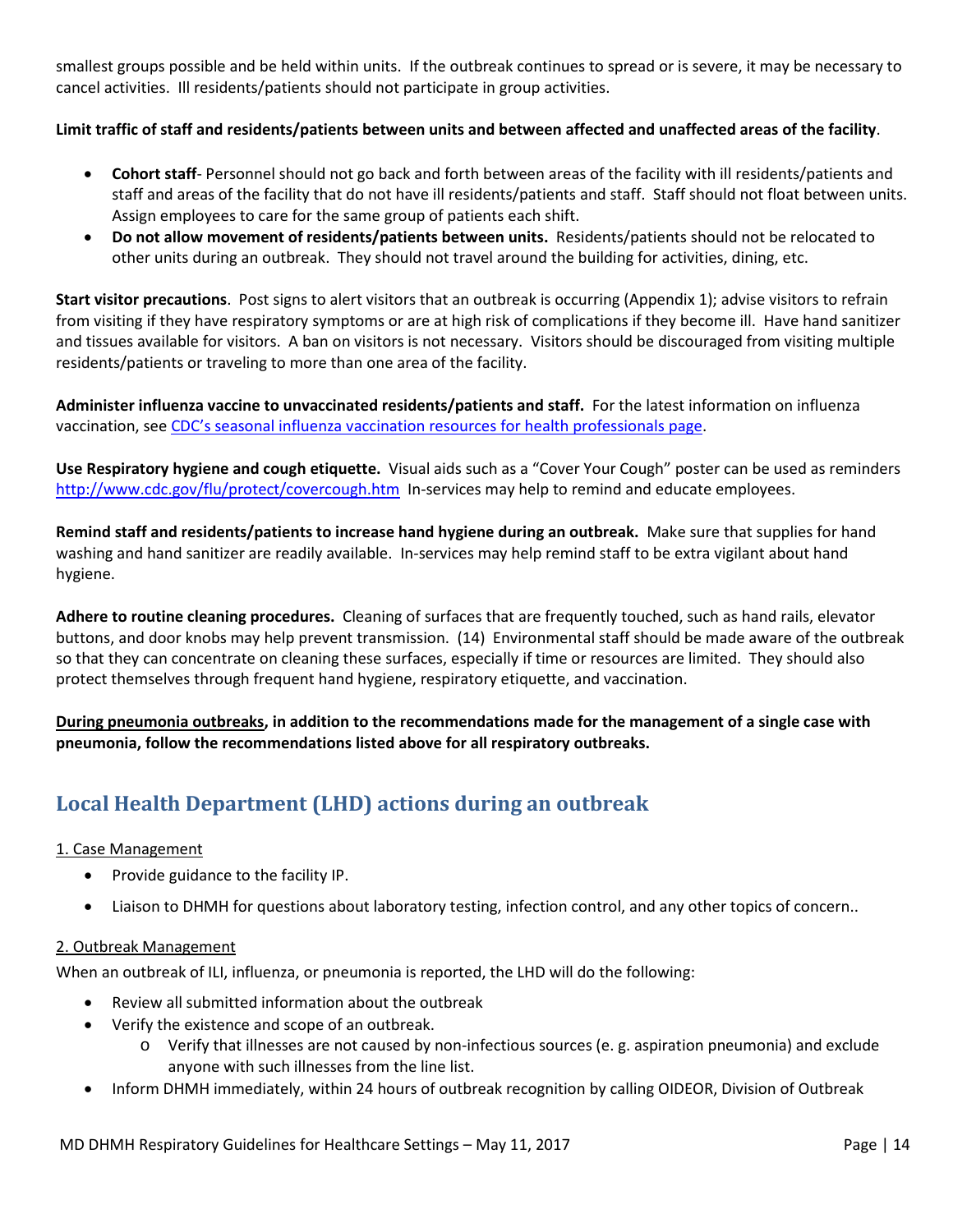Investigation, at 410-767-6700. When an outbreak is reported on a holiday or during the weekend, call the DHMH on-call pager.

- Obtain the following preliminary information before reporting an outbreak to Division of Outbreak Investigation. However, do not delay notification if not all information is available:
	- o Reporting person's name, position, and phone number
	- o Name of IP or other person coordinating the outbreak response at the facility and if trained at APIC or DHMH course in infection control
	- o Name and address of the facility
	- o Date of onset of first case
	- o Suspect or confirmed disease ( ILI, influenza or pneumonia)
	- o Symptoms
	- o Number of hospitalized cases and deaths
	- o Number of resident and employee cases
	- o Total number of residents/patients and employees in the facility
	- o Number of residents/patients and employees in each affected unit
	- o Types of control measures recommended to the facility
	- o Any other pertinent information to the outbreak investigation
- Provide guidance to the facility with verbal and/or written control measures and educational materials, if needed.
- Coordinate specimen collection for testing.
	- o LHD is responsible for filling out the lab slips, as well as handling and transporting specimens to DHMH. Please see the Testing/Laboratory Diagnosis section for more information.
- Communicate daily with facility IP. Review daily line lists. Update the designated DHMH outbreak investigator.
- When the outbreak is over, complete an Outbreak Summary Report (OSR) form for Respiratory Illnesses (Appendix 3) and submit it to DOOI within **2** months from the report date. If more than 10 cases were associated with an outbreak, attach an Epidemic Curve (Epi-curve) with the OSR. OSRs may be submitted by mail, fax, or e-mail.
- <span id="page-14-0"></span>• Send a copy of OSR to the affected facility. Document that this was done in the cc list at the end of the OSR.

# **State Health Department (SHD) actions during an outbreak**

#### Outbreak Management

- At the time an outbreak is determined provide an outbreak number to the LHD.
- Provide information about CDC's current recommendations on vaccination, chemoprophylaxis, and/or antiviral treatment options as requested.
- Provide guidance to LHD on the management and analysis of epidemiological data, infection control practices, and environmental control procedures as needed.
- Act as liaison to the DHMH Laboratory Administration on inquiries about laboratory submission, testing procedures, and results.
- Become the lead investigator for multi-jurisdictional outbreaks.
- Notify other state and federal agencies if necessary.
- Find additional information and materials to assist in investigation.
- Assist the LHD and facility IP in the management and control of the outbreak if requested. This may include onsite assistance as approved by Division Chief of the Division of Outbreak Investigation.

#### Activation and Deactivation of Emergency Response Operations

The Infectious Disease Epidemiology and Outbreak Response Bureau (IDEORB), in consultation with the Director and Deputy Director of the Prevention and Health Promotion Administration, will activate emergency response operations when one or more of the following criteria are met: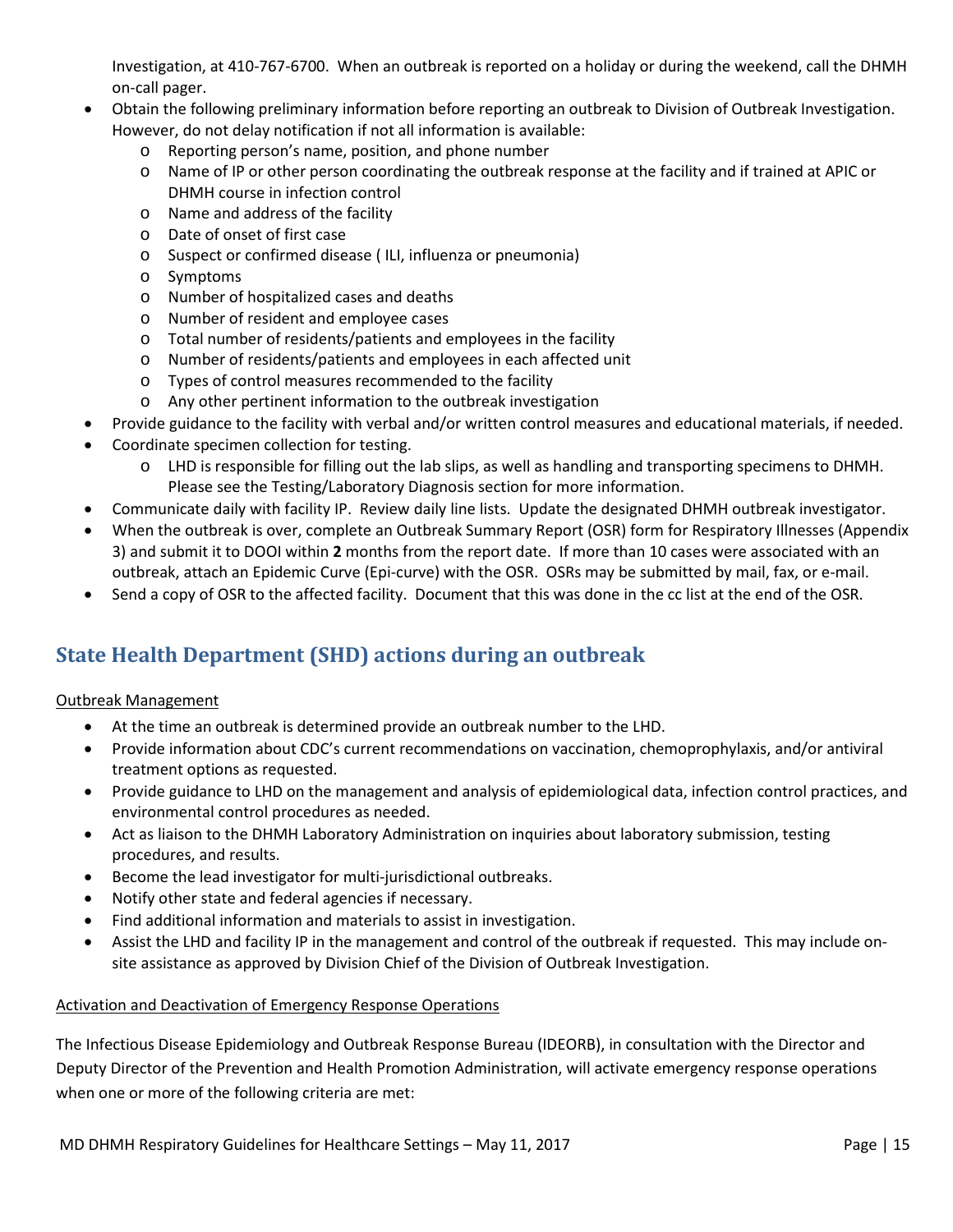- Existing staffing is inadequate to assign responsibilities to maintain critical operations for more than three operational periods
- Resources (financial or material or operational) required to mount and/or sustain an ongoing emergency response are needed from outside of the Bureau or Administration
- A non-infectious disease event substantially disrupts critical operations of the unit

IDEORB, in consultation with the Director and Deputy Director of the Prevention and Health Promotion, will deactivate emergency response operations when one or more of the following criteria are met:

- Public health problem is contained or resolved
- Emergency response is incorporated into normal operations and adequate resources are available to sustain all ongoing responses
- Non-infectious event is over and disruption impacting critical operations no longer exists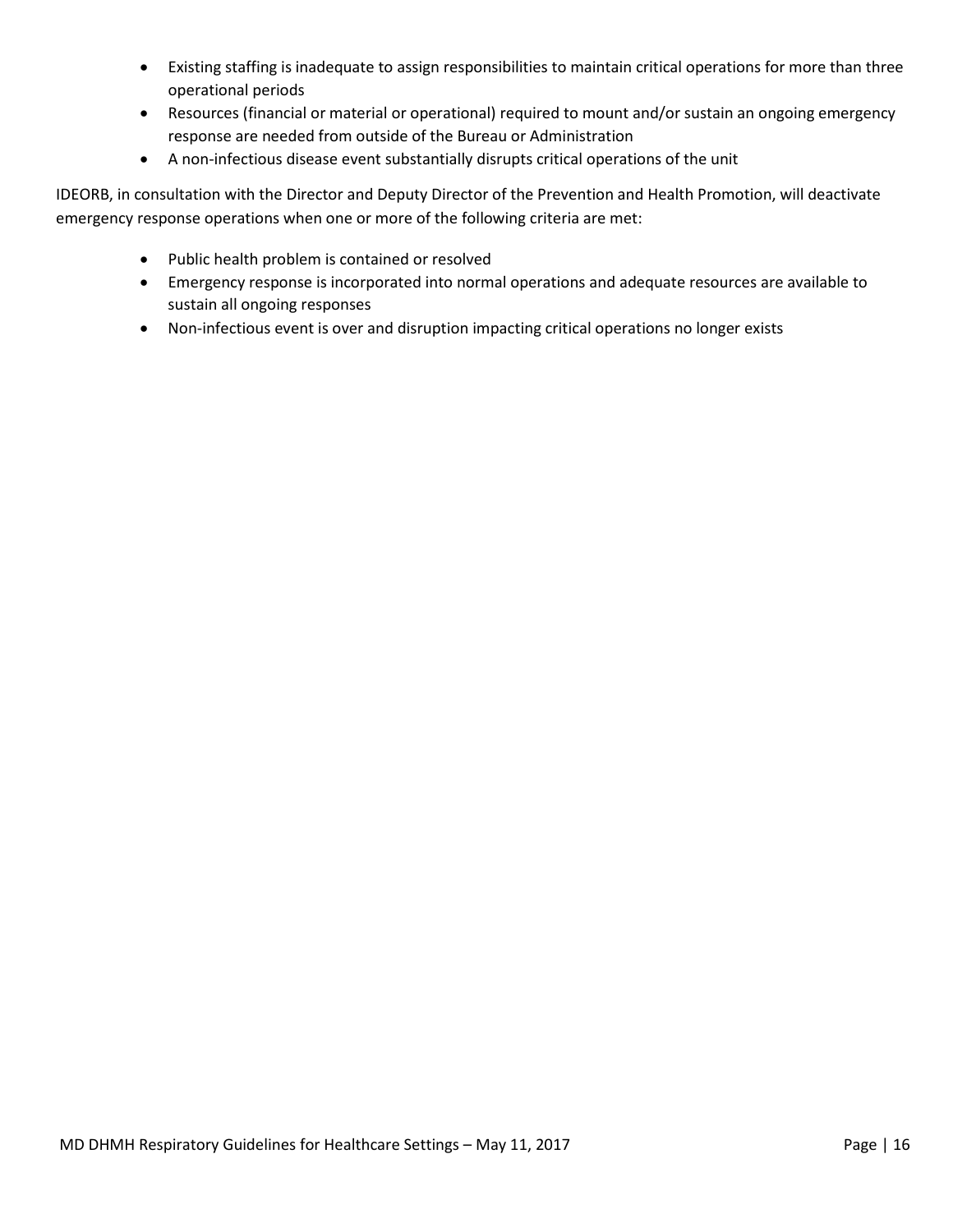# **References**

1. **Centers for Disease Control and Prevention.** Seasonal Influenza Q&A. *Seasonal Influenza (Flu).* [Online] September 20, 2013. [Cited: January 23, 2014.] http://www.cdc.gov/flu/about/qa/disease.htm.

2. **Centers for Disease Control and Prevention.** People at High Risk of Developing Flu–Related Complications. *Seasonal Influenza (Flu).* [Online] November 7, 2013. [Cited: January 14, 2014.] http://www.cdc.gov/flu/about/disease/high\_risk.htm.

3. **Centers for Disease Control and Prevention.** Pneumonia Can Be Prevented - Vaccines Can Help. [Online] November 12, 2013. [Cited: January 23, 2014.] http://www.cdc.gov/Features/Pneumonia/.

4. **Centers for Disease Control and Prevention.** How Flu Spreads. *Seasonal Influenza (Flu).* [Online] September 12, 2013. [Cited: December 26, 2013.] http://www.cdc.gov/flu/about/disease/spread.htm.

5. **Heymann, David L., [ed.].** *Control of Communicable Diseases Manual.* Washington : American Public Health Association, 2008.

6. **Centers for Disease Control and Prevention.** Seasonal Influenza (Flu). *Clinical Signs and Symptoms of Influenza.* [Online] July 1, 2009. [Cited: December 27, 2013.] http://www.cdc.gov/flu/professionals/acip/clinical.htm.

7. **Centers for Disease Control and Prevention.** Human Parainfluenza Viruses (HPIVs). [Online] November 5, 2012. [Cited: December 27, 2013.] http://www.cdc.gov/parainfluenza/index.html.

8. **Committee on Infectious Diseases, American Academy of Pediatrics.** *Red Book: 2009 Report of the Committee on Infectious Diseases.* Elk Grove Village : American Academy of Pediatrics, 2009.

9. *Molecular epidemiological investigation of a nosocomial outbreak of human metapneumovirus infection in a pediatric hemato-oncology patient population.* **Kim S, Sung H, Im HJ, Hong SJ, Kim MN.** 2009, J Clin Microbiol, pp. 1221-1224.

10. *Surveillance Definitions of Infections in Long-Term Care Facilities: Revisiting the McGeer Criteria.* **Nimalie D. Stone, MD, et al.** October 2012, Infection Control and Hospital Epidemiology, pp. 965-977.

11. **Maryland Department of Health and Mental Hygiene Laboratories Administration.** Guide to Public Health Laboratory Services. [Online] September 2012. [Cited: July 30, 2013.] http://dhmh.maryland.gov/laboratories/docs/guide.pdf.

#### 12. **Maryland Department of Health and Mental Hygiene Laboratories Administration.**

Specimen Submission Guidelines for Suspect Influenza A(H3N2)v Virus Infection . [Online] August 16, 2012. [Cited: July 30, 2013.]

http://dhmh.maryland.gov/laboratories/docs/Specimen%20Submission%20Guidelines%20for%20Suspect%20Influenza%2 0A%20H3N2v%20Virus%20Infection%20August%2016%202012.pdf.

13. **Centers for Disease Control and Prevention.** Seasonal Influenza (Flu). *Interim Guidance for Influenza Outbreak Management in Long-Term Care Facilities.* [Online] December 19, 2011. [Cited: December 27, 2013.] http://www.cdc.gov/flu/professionals/infectioncontrol/ltc-facility-guidance.htm.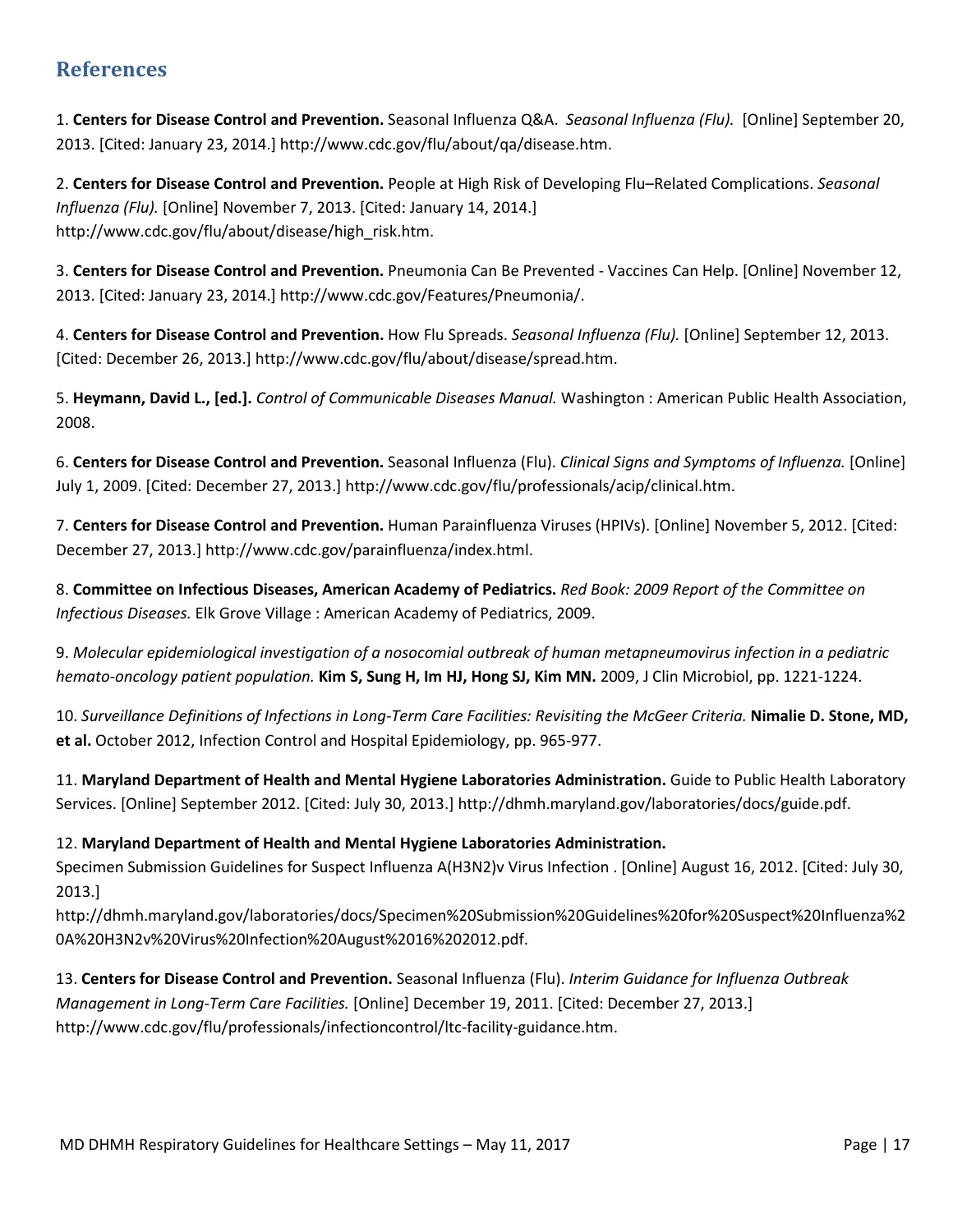14. **Centers for Disease Control and Prevention.** Prevention Strategies for Seasonal Influenza in Healthcare Settings. *Seasonal Influenza (Flu).* [Online] January 9, 2013. [Cited: December 27, 2013.] http://www.cdc.gov/flu/professionals/infectioncontrol/healthcaresettings.htm.

15. *Guidelines for Preventing Health-Care--Associated Pneumonia, 2003; Recommendations of CDC and the Healthcare Infection Control Practices Advisory Committee.* **Ofelia C. Tablan, M.D, Larry J. Anderson, M.D, Richard Besser, M.D, Carolyn Bridges, M.D., Rana Hajjeh, M.D.** 2004, MMWR, pp. 1-36.

<span id="page-17-0"></span>16.**Centers for Disease Control and Prevention.** Respiratory Hygiene/Cough Etiquette in Healthcare Settings. *Seasonal Influenza (Flu).* [Online] February 27, 2012. [Cited: 25 2013, November.] http://www.cdc.gov/flu/professionals/infectioncontrol/resphygiene.htm.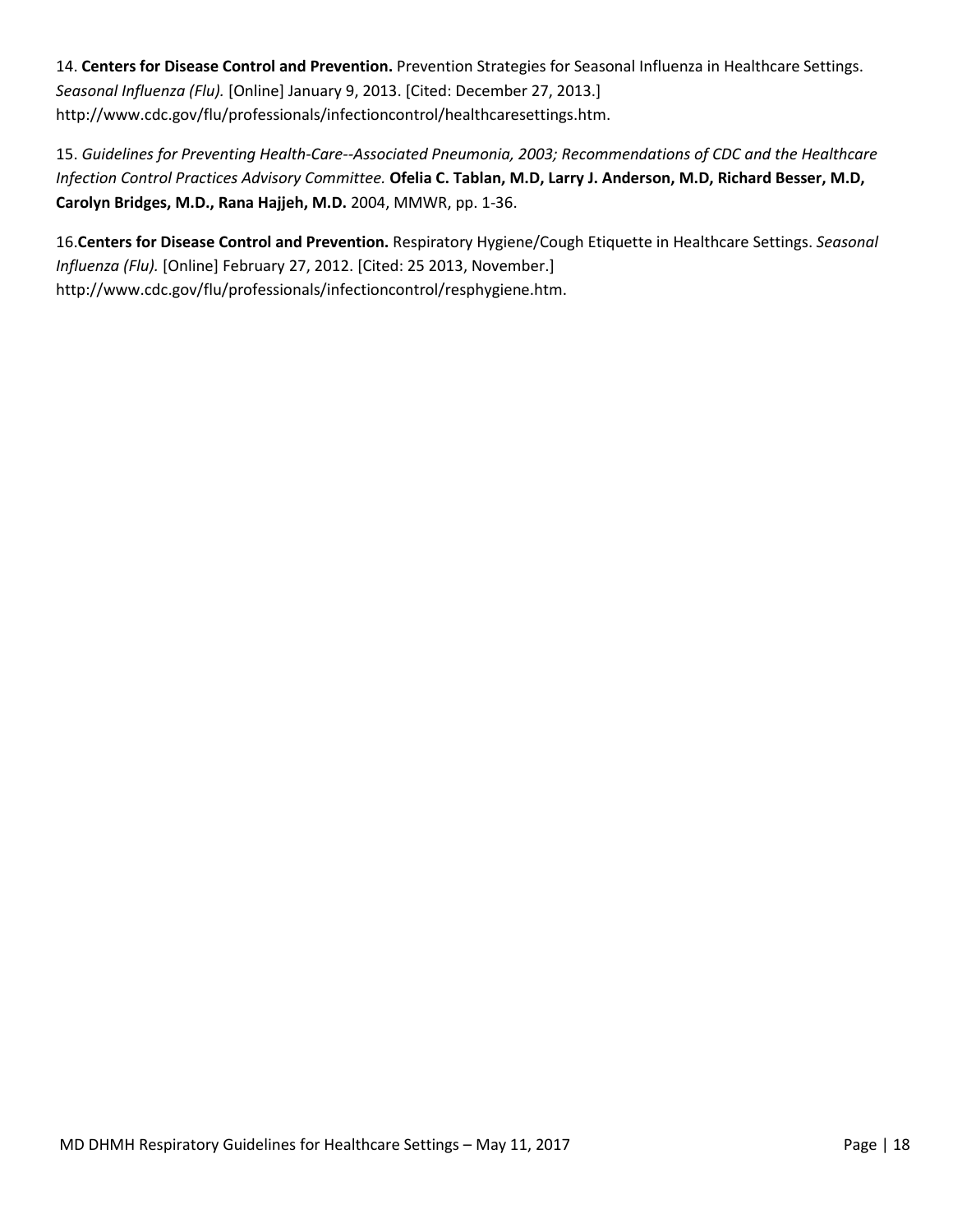**Appendix - Tools for long term care, assisted living, and health care facilities. Appendix 1: Sample visitor sign**:

# **We are experiencing an outbreak of Influenza/Pneumonia/Respiratory illness.**

- Only visit with the person you are here to see.
	- People going to different rooms and areas of the building can spread germs that cause illness.
- Use hand sanitizer or wash your hands before and after your visit.
- If the person you are visiting is sick, please check in at the nurse's station before entering the room.
- If you are sick, please do not visit today.
- <span id="page-18-0"></span>• People at high risk of severe illness if they become sick with influenza/pneumonia/respiratory illness should consider visiting at another time.
	- People at high risk include those with chronic medical conditions, young children, and adults over the age of 65.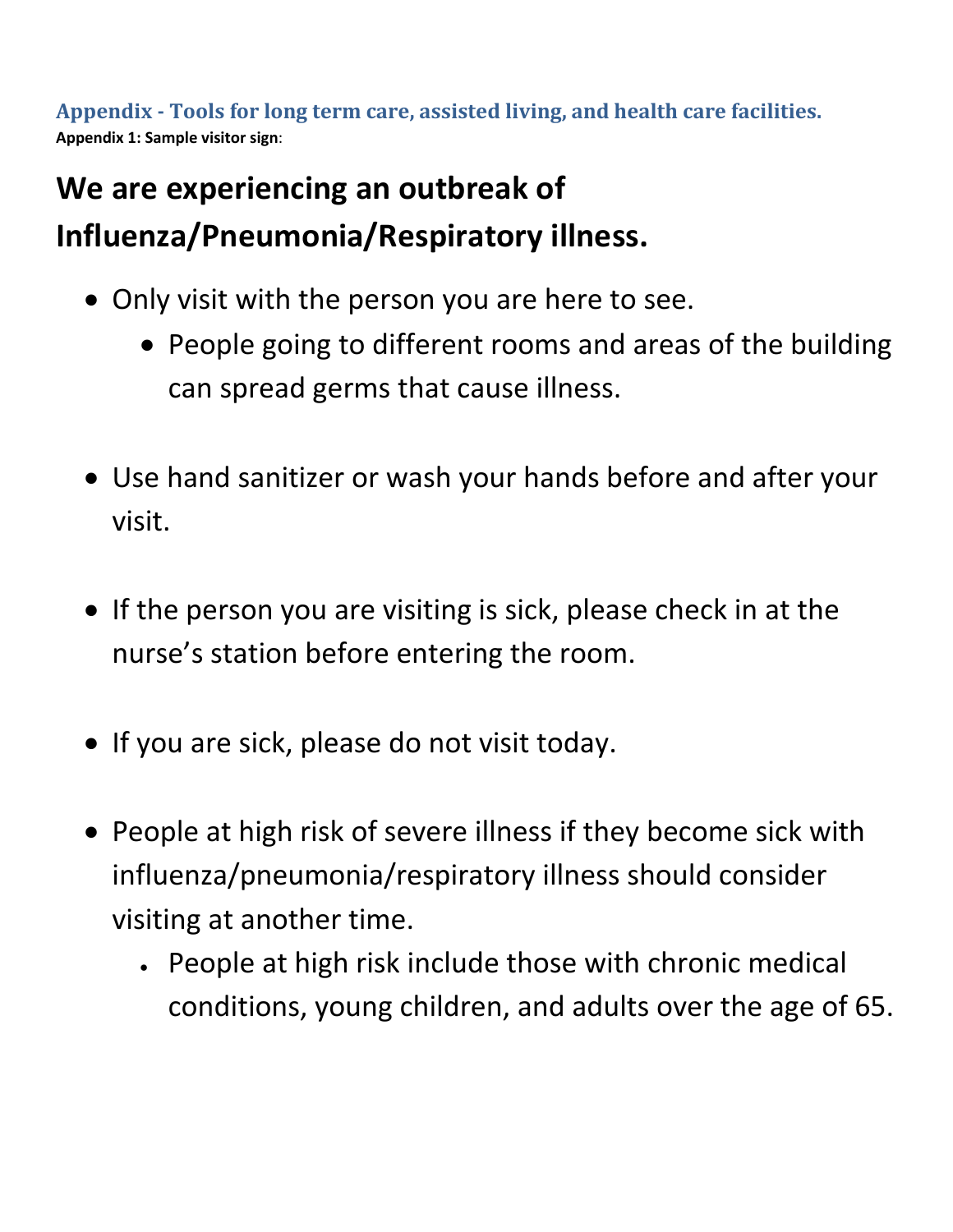| <b>Appendix 2: Line list</b>                                                             | Line Listing for Respiratory Illness Outbreaks                                                                                                                           |                                                                                                                                                                                                                                                                                         |
|------------------------------------------------------------------------------------------|--------------------------------------------------------------------------------------------------------------------------------------------------------------------------|-----------------------------------------------------------------------------------------------------------------------------------------------------------------------------------------------------------------------------------------------------------------------------------------|
|                                                                                          | List for: Residents/patients____ Employees____ (check one)                                                                                                               |                                                                                                                                                                                                                                                                                         |
|                                                                                          |                                                                                                                                                                          |                                                                                                                                                                                                                                                                                         |
|                                                                                          |                                                                                                                                                                          |                                                                                                                                                                                                                                                                                         |
|                                                                                          | Signs and symptoms                                                                                                                                                       | Laboratory results                                                                                                                                                                                                                                                                      |
| Room No. or Shift* & Unit*<br>Duration of Illness<br>Date of Onset<br>Name<br>Age<br>Sex | Fever (Record highest temp.)<br>Shortness of breath<br>Congestion - Chest<br>Congestion - Nasal<br><b>Muscle Aches</b><br>Runny Nose<br>Sore Throat<br>Vomiting<br>Cough | Influenza Vaccine Y/N (Date)<br>Pneumococcal Vaccine Y/N<br>Bacterial sputum culture<br>Legionella urine antigen<br>Influenza Rapid Antigen<br>Antiviral if given (Date)<br>X-ray Results (if taken)<br>Influenza PCR<br>Death (Date)<br>Hospitalized<br>Pneumonia<br>Diarrhea<br>Other |
|                                                                                          |                                                                                                                                                                          |                                                                                                                                                                                                                                                                                         |
|                                                                                          |                                                                                                                                                                          |                                                                                                                                                                                                                                                                                         |
|                                                                                          |                                                                                                                                                                          |                                                                                                                                                                                                                                                                                         |
|                                                                                          |                                                                                                                                                                          |                                                                                                                                                                                                                                                                                         |
|                                                                                          |                                                                                                                                                                          |                                                                                                                                                                                                                                                                                         |
|                                                                                          |                                                                                                                                                                          |                                                                                                                                                                                                                                                                                         |
|                                                                                          |                                                                                                                                                                          |                                                                                                                                                                                                                                                                                         |

<sup>+</sup> **Use a separate line list for residents on each unit, if possible.**

**\*List shift and unit (or ward) for employee cases**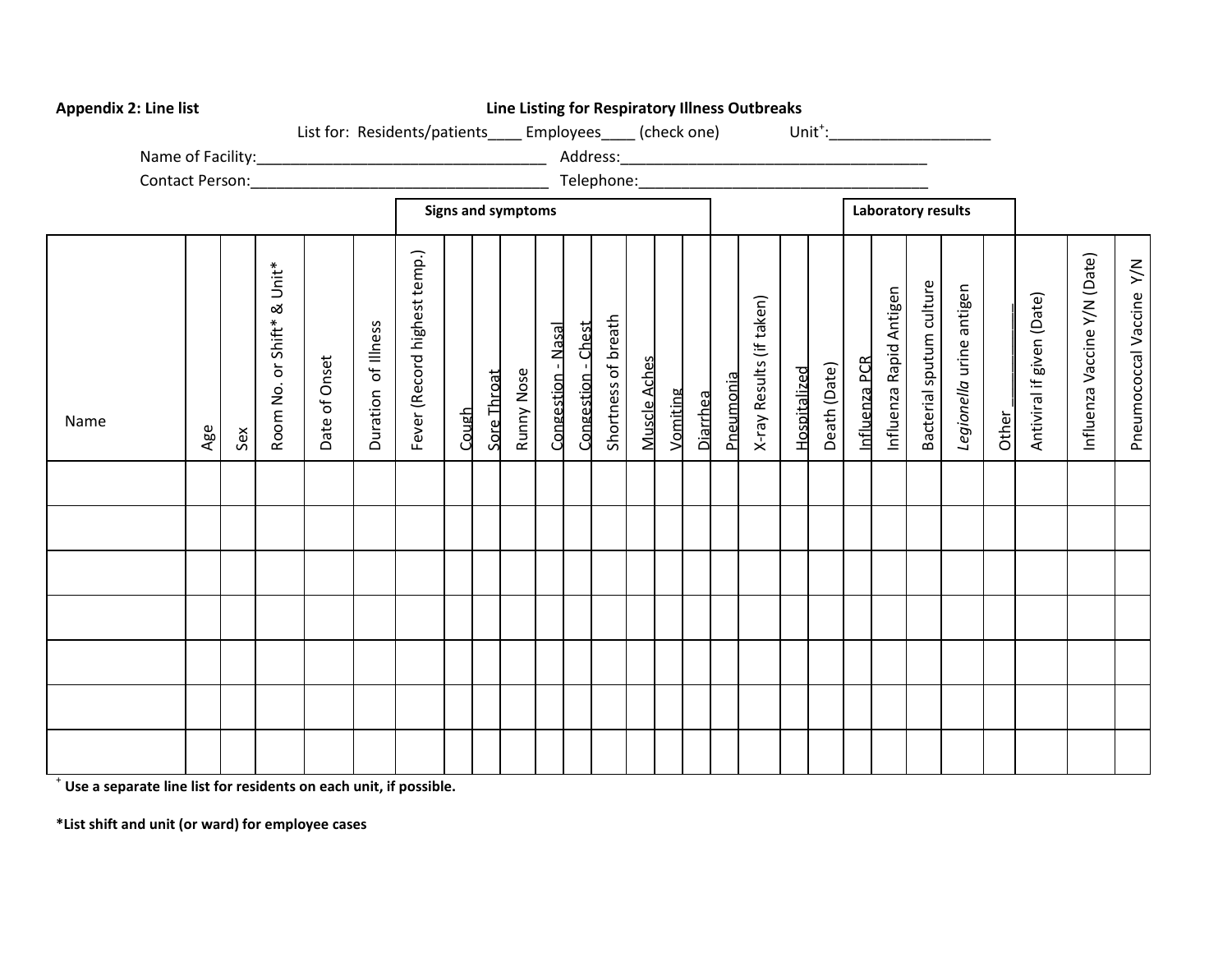# <span id="page-20-0"></span>**Appendix 3: Outbreak Summary Report Infectious Disease Epidemiology and Outbreak Response Bureau**

#### **Division of Outbreak Investigation**

# **Outbreak Summary Report: RESPIRATORY ILLNESSES at a HEALTHCARE FACILITY**

| Facility Name                                                                                                                                                  |                                                                  |                                                                                 |
|----------------------------------------------------------------------------------------------------------------------------------------------------------------|------------------------------------------------------------------|---------------------------------------------------------------------------------|
| Circle facility type: Nursing home Assisted Living Other:                                                                                                      |                                                                  |                                                                                 |
| <b>Illness</b>                                                                                                                                                 | Date of Final Report________                                     |                                                                                 |
| <b>Illness Date of Final Report COVERTIGE:</b> If there are several types of illnesses (e.g. pneumonia, ILI, etc.), please indicate the most prevalent illness |                                                                  |                                                                                 |
| in this outbreak—see DHMH Guidelines for definitions.)                                                                                                         |                                                                  |                                                                                 |
| <b>I. INTRODUCTION:</b>                                                                                                                                        |                                                                  |                                                                                 |
|                                                                                                                                                                |                                                                  |                                                                                 |
|                                                                                                                                                                |                                                                  |                                                                                 |
|                                                                                                                                                                |                                                                  |                                                                                 |
|                                                                                                                                                                |                                                                  |                                                                                 |
|                                                                                                                                                                |                                                                  |                                                                                 |
|                                                                                                                                                                |                                                                  |                                                                                 |
|                                                                                                                                                                |                                                                  |                                                                                 |
|                                                                                                                                                                |                                                                  |                                                                                 |
| <b>II. BACKGROUND:</b>                                                                                                                                         |                                                                  |                                                                                 |
| Total number of residents at facility __________                                                                                                               |                                                                  |                                                                                 |
| If outbreak was in one unit, number of residents in that unit _________                                                                                        |                                                                  |                                                                                 |
| Total number of staff at facility                                                                                                                              |                                                                  |                                                                                 |
| If outbreak was in one unit, number of staff in that unit ______________________                                                                               |                                                                  |                                                                                 |
|                                                                                                                                                                |                                                                  |                                                                                 |
| Influenza vaccination coverage rate among residents                                                                                                            |                                                                  | (cxpress as a fraction or %)                                                    |
| Pneumococcal vaccination coverage rate among residents                                                                                                         |                                                                  | $\frac{\cos(\theta)}{\cos(\theta)}$ (express as a fraction or %)                |
| Influenza vaccination rate among staff                                                                                                                         |                                                                  | $\frac{\cos(\theta)}{\cos(\theta)}$ (express as a fraction or %)                |
| <b>III. CLINICAL RESULTS:</b>                                                                                                                                  |                                                                  |                                                                                 |
| <b>RESIDENTS:</b>                                                                                                                                              | <b>STAFF:</b>                                                    |                                                                                 |
| # of cases (TOTAL*)                                                                                                                                            | # of cases (TOTAL*)                                              |                                                                                 |
| # with lab-confirmed influenza<br>__________                                                                                                                   | # with lab-confirmed influenza                                   | $\overline{\phantom{a}}$                                                        |
| # with ILI                                                                                                                                                     | # with ILI                                                       |                                                                                 |
| # with pneumonia<br>and the control of                                                                                                                         | # with pneumonia                                                 |                                                                                 |
| # of hospital admissions<br><b>Contract Contract</b>                                                                                                           | # of hospital admissions                                         |                                                                                 |
| # of ER visits                                                                                                                                                 | # of ER visits                                                   |                                                                                 |
| # of deaths related to outbreak                                                                                                                                | # of deaths related to outbreak                                  |                                                                                 |
| *Total = number with ILI, influenza, or pneumonia.                                                                                                             |                                                                  |                                                                                 |
|                                                                                                                                                                |                                                                  |                                                                                 |
| Onset date range for entire facility, i.e. residents and staff (first to last)                                                                                 |                                                                  |                                                                                 |
| Onset date range for residents only (first to last)                                                                                                            |                                                                  | the contract of the contract of the contract of the contract of the contract of |
| Onset date range for staff only (first to last)                                                                                                                |                                                                  |                                                                                 |
| -Please attach an epi curve                                                                                                                                    |                                                                  |                                                                                 |
| Duration of symptoms for cases:                                                                                                                                | shortest: __________ longest: _______________ median: __________ |                                                                                 |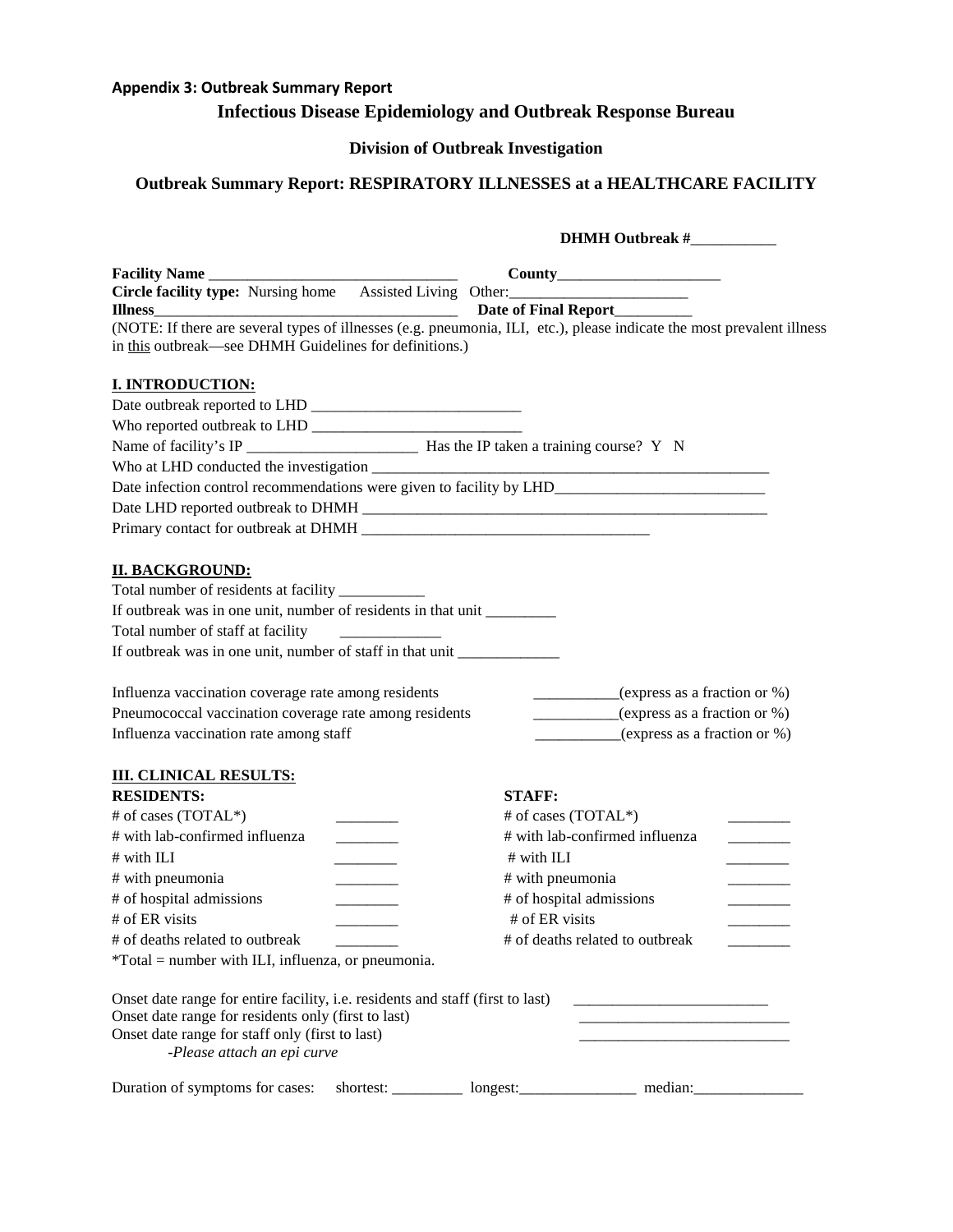| Was the outbreak limited to one floor or wing?<br>If YES, please list floor/wing # and/or name | YES                                             | NО  |
|------------------------------------------------------------------------------------------------|-------------------------------------------------|-----|
| Were antivirals (e.g. oseltamivir) given as part of this outbreak?                             | YES                                             | NO. |
| If YES, please list which antiviral(s) $\frac{ }{ }$                                           |                                                 |     |
| Which categories of individuals received antivirals?                                           | (circle)                                        |     |
| Residents with lab confirmed influenza                                                         | Residents with ILI or other respiratory illness |     |
| All well residents                                                                             | Some well residents                             |     |
| Ill staff                                                                                      | Well staff                                      |     |
| Other:                                                                                         |                                                 |     |
| Duration of antiviral prophylaxis:                                                             |                                                 |     |

**Symptom frequency for cases:**

| Symptom             | Number with<br>Symptom | Symptom             |
|---------------------|------------------------|---------------------|
| Fever               |                        | Fever               |
| Cough               |                        | Cough               |
| Sore Throat         |                        | <b>Sore Throat</b>  |
| <b>Runny Nose</b>   |                        | <b>Runny Nose</b>   |
| Congestion - Nasal  |                        | Congestion – Nasal  |
| Congestion - Chest  |                        | Congestion - Chest  |
| Shortness of breath |                        | Shortness of breath |
| Muscle Aches        |                        | Muscle Aches        |
| Vomiting            |                        | Vomiting            |
| Diarrhea            |                        | Diarrhea            |

| <b>Residents:</b>   |                        | Staff:              |                        |
|---------------------|------------------------|---------------------|------------------------|
| Symptom             | Number with<br>Symptom | Symptom             | Number with<br>Symptom |
| Fever               |                        | Fever               |                        |
| Cough               |                        | Cough               |                        |
| Sore Throat         |                        | <b>Sore Throat</b>  |                        |
| <b>Runny Nose</b>   |                        | <b>Runny Nose</b>   |                        |
| Congestion - Nasal  |                        | Congestion – Nasal  |                        |
| Congestion - Chest  |                        | Congestion - Chest  |                        |
| Shortness of breath |                        | Shortness of breath |                        |
| Muscle Aches        |                        | Muscle Aches        |                        |
| Vomiting            |                        | Vomiting            |                        |
| Diarrhea            |                        | Diarrhea            |                        |

If symptom frequency is unavailable, please list predominant symptoms of this outbreak.

\_\_\_\_\_\_\_\_\_\_\_\_\_\_\_\_\_\_\_\_\_\_\_\_\_\_\_\_\_\_\_\_\_\_\_\_\_\_\_\_\_\_\_\_\_\_\_\_\_\_\_\_\_\_\_\_\_\_\_\_\_\_\_\_\_\_\_\_\_\_\_\_\_\_\_\_\_\_\_\_\_\_\_\_\_\_\_\_\_\_\_

\_\_\_\_\_\_\_\_\_\_\_\_\_\_\_\_\_\_\_\_\_\_\_\_\_\_\_\_\_\_\_\_\_\_\_\_\_\_\_\_\_\_\_\_\_\_\_\_\_\_\_\_\_\_\_\_\_\_\_\_\_\_\_\_\_\_\_\_\_\_\_\_\_\_\_\_\_\_\_\_\_\_\_\_\_\_\_\_\_\_\_\_\_

#### **IV. RADIOLOGY AND LABORATORY RESULTS:**

|                     | Number<br>performed | Number<br>positive |
|---------------------|---------------------|--------------------|
| Chest X-ray $(CXR)$ |                     |                    |

Please provide any notes relating to findings of any positive CXRs \_\_\_\_\_\_\_\_\_\_\_\_\_\_\_\_\_\_\_\_\_\_\_\_\_\_\_\_\_\_\_\_\_\_\_\_\_\_\_

|                                    | Number    | Number   |                  |
|------------------------------------|-----------|----------|------------------|
| <b>Test</b>                        | Collected | Positive | Agent identified |
| PCR for influenza (Viral throat or |           |          |                  |
| NP swab)                           |           |          |                  |
| Rapid influenza test               |           |          |                  |
| Bacterial sputum culture           |           |          |                  |
| Legionella urine antigen           |           |          |                  |
| Legionella culture                 |           |          |                  |
| Blood culture                      |           |          |                  |
| Other                              |           |          |                  |

#### **V. CONCLUSION(S):** (Please complete *either* #1a or #1b, *and* #2-6)

1a. Please list the lab-confirmed etiology of the outbreak \_\_\_\_\_\_\_\_\_\_\_\_\_\_\_\_\_\_\_\_\_\_\_\_\_\_\_\_\_\_\_\_\_\_\_\_\_\_\_\_\_\_\_\_\_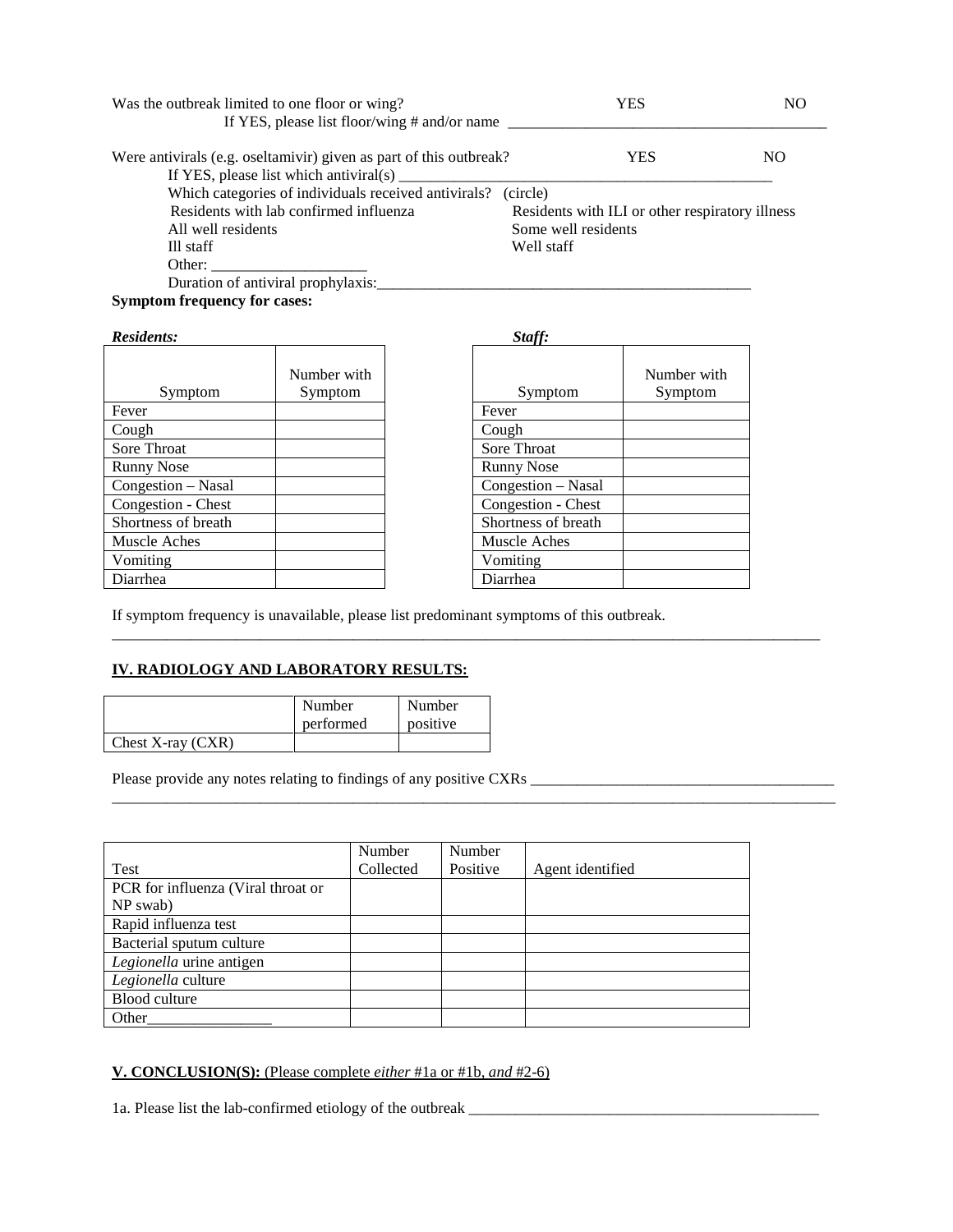<span id="page-22-0"></span>

| Is the above etiologic agent consistent with the observed course of this outbreak?                    | YES                                               | NO.            |                                                          | <b>UNKNOWN</b>                                                                                                                                                              |  |
|-------------------------------------------------------------------------------------------------------|---------------------------------------------------|----------------|----------------------------------------------------------|-----------------------------------------------------------------------------------------------------------------------------------------------------------------------------|--|
| 1b. If an etiology was not lab-confirmed, the etiology of the outbreak is believed to be:             |                                                   |                |                                                          |                                                                                                                                                                             |  |
|                                                                                                       |                                                   |                |                                                          |                                                                                                                                                                             |  |
| 2. How do you think the outbreak was initiated?                                                       |                                                   |                |                                                          |                                                                                                                                                                             |  |
| 3. Please describe changes (if any) in infection control practices at the conclusion of the outbreak. |                                                   |                |                                                          |                                                                                                                                                                             |  |
| 4. Was a site visit done?                                                                             | <b>YES</b><br>Observations made during the visit: | N <sub>O</sub> | Date: $\frac{1}{\sqrt{1-\frac{1}{2}} \cdot \frac{1}{2}}$ |                                                                                                                                                                             |  |
| 5. What recommendations were issued at the beginning and conclusion of the outbreak investigation?    |                                                   |                |                                                          |                                                                                                                                                                             |  |
| Were admissions to the facility restricted? YES<br>Entire facility                                    | Dates restricted: ______ to ______                |                | N <sub>O</sub>                                           | Unit: Dates nestricted: to ________ to ________ Unit: Dates restricted: to ______<br>Unit: Dates nestricted: to Unit: Dates nestricted: to Unit: Dates nestricted: to Unit: |  |
| 6. Please note any other pertinent information.                                                       |                                                   |                |                                                          |                                                                                                                                                                             |  |
| <b>CC LIST</b>                                                                                        |                                                   |                |                                                          |                                                                                                                                                                             |  |
|                                                                                                       | <b>LTCF Official:</b>                             |                |                                                          | Date Sent: $\_\_\_\_\_\_\_\_\_\_\_\_\_\_\_\_$                                                                                                                               |  |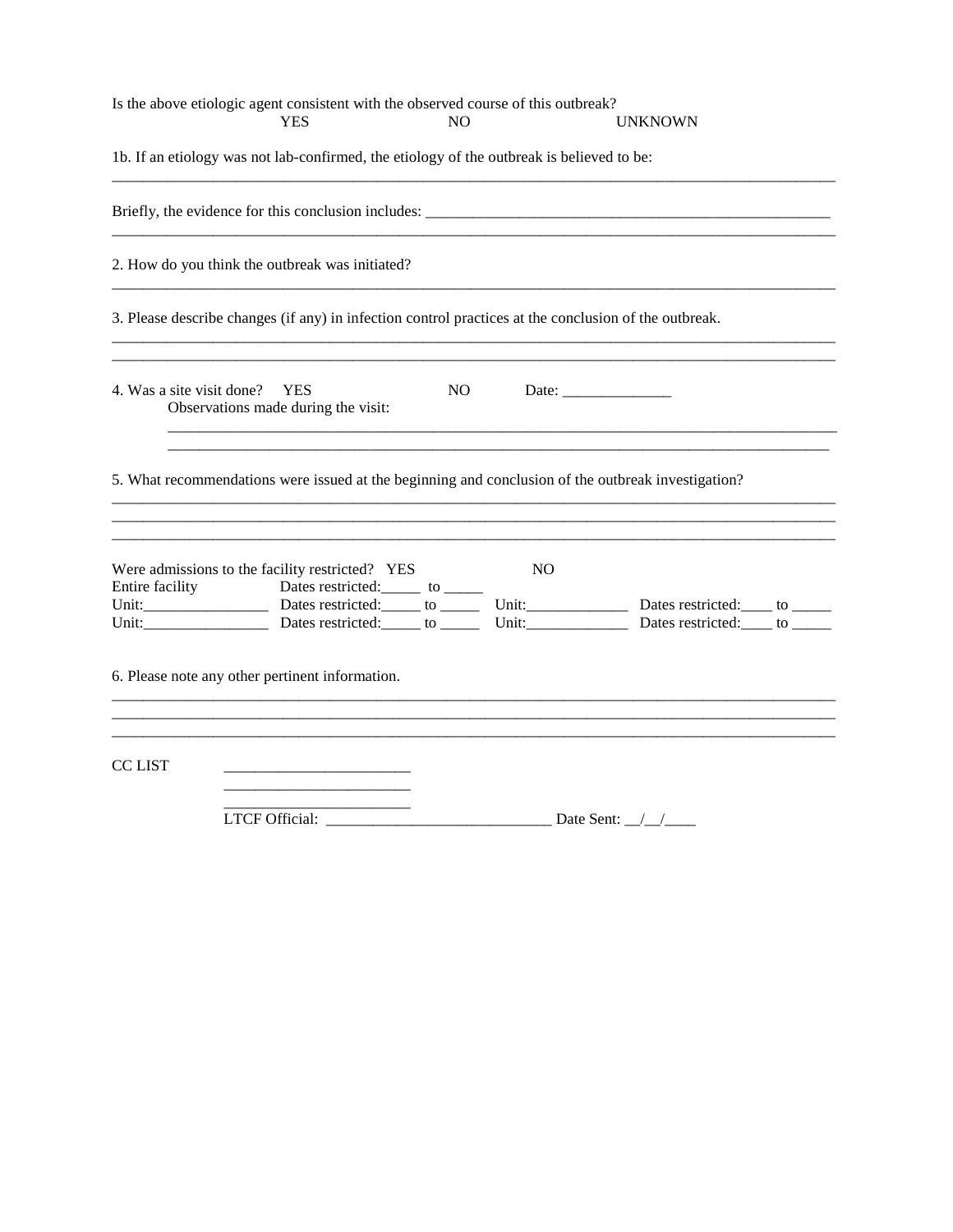# **Appendix 4: Respiratory illness questionnaires for employees and residents Respiratory Illness Employee Questionnaire**

Please fill out this questionnaire as completely as possible. You do not have to answer any question that you do not want to answer.

|                                                                                             |                                                                                                                                                                                                                                          |                                              | Sex:____________                                                                                                                                                          |     | Age:               |
|---------------------------------------------------------------------------------------------|------------------------------------------------------------------------------------------------------------------------------------------------------------------------------------------------------------------------------------------|----------------------------------------------|---------------------------------------------------------------------------------------------------------------------------------------------------------------------------|-----|--------------------|
| Your department: Nursing Dietary Housekeeping Laundry Facilities<br>Maintenance             |                                                                                                                                                                                                                                          | Other:___________________                    |                                                                                                                                                                           |     |                    |
|                                                                                             |                                                                                                                                                                                                                                          |                                              |                                                                                                                                                                           |     |                    |
| Have you had a flu vaccine this season? $yes \Box no \Box$                                  |                                                                                                                                                                                                                                          |                                              |                                                                                                                                                                           |     |                    |
| Have you had any symptoms of respiratory illness? yes $\square$ no $\square$ If yes,        |                                                                                                                                                                                                                                          |                                              |                                                                                                                                                                           |     |                    |
|                                                                                             |                                                                                                                                                                                                                                          |                                              |                                                                                                                                                                           |     |                    |
|                                                                                             |                                                                                                                                                                                                                                          |                                              | Did you miss work because of these symptoms? yes $\square$ no $\square$ Dates:                                                                                            |     |                    |
| Signs and symptoms:<br>Fever:<br>Cough:                                                     | $\mathsf{y}\mathsf{es}\ \mathsf{\square}$<br>Highest temp.<br>$\mathsf{yes}\ \square$<br>Sore throat: $yes \Box$<br>Runny nose: $yes \Box$ no $\Box$<br>Nasal congestion: $yes \Box$ no $\Box$<br>Chest congestion: $yes \Box$ no $\Box$ | no□<br>$\mathsf{no}\,\square$<br>$no\square$ | Muscle aches: yes $\square$<br>Vomiting: $yes \Box$<br>Diarrhea yes $\square$ no $\square$<br>Chills: $\vee$ yes $\square$ no $\square$<br>Headache: $yes \Box$ no $\Box$ |     | $no\square$<br>no□ |
| Did you go to a health care provider for these symptoms? yes $\Box$<br>If yes,<br>Comments: |                                                                                                                                                                                                                                          |                                              |                                                                                                                                                                           | no□ |                    |

To prevent the spread of illness to others, staff should not return to work until 24 hours after fever has resolved without the use of medications that reduce fever, such as Tylenol® or Advil®.

Today's date:\_\_\_\_\_\_\_\_\_\_\_\_\_\_\_ Thank you for your cooperation.